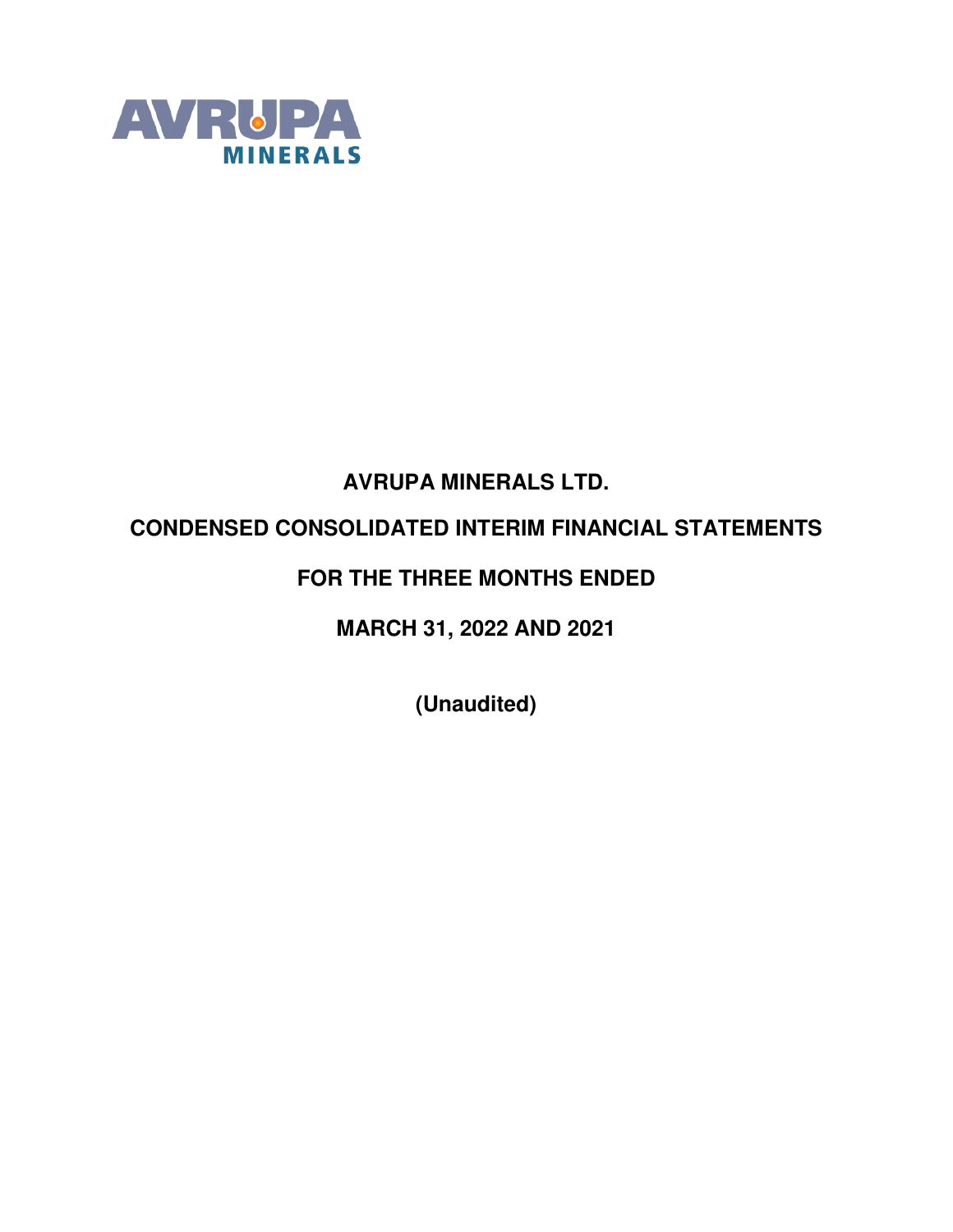# **AVRUPA MINERALS LTD.**

## **Contents**

| Notice of No Auditor Review of Interim Financial Statements                                  | 3        |
|----------------------------------------------------------------------------------------------|----------|
| Condensed Consolidated Interim Statements of Financial Position                              | 4        |
| Condensed Consolidated Interim Statements of Comprehensive Loss                              | 5        |
| Condensed Consolidated Interim Statements of Changes in Shareholders' Equity<br>(Deficiency) | 6        |
| <b>Condensed Consolidated Interim Statements of Cash Flows</b>                               | 7        |
| Notes to the Condensed Consolidated Interim Financial Statements                             | $8 - 25$ |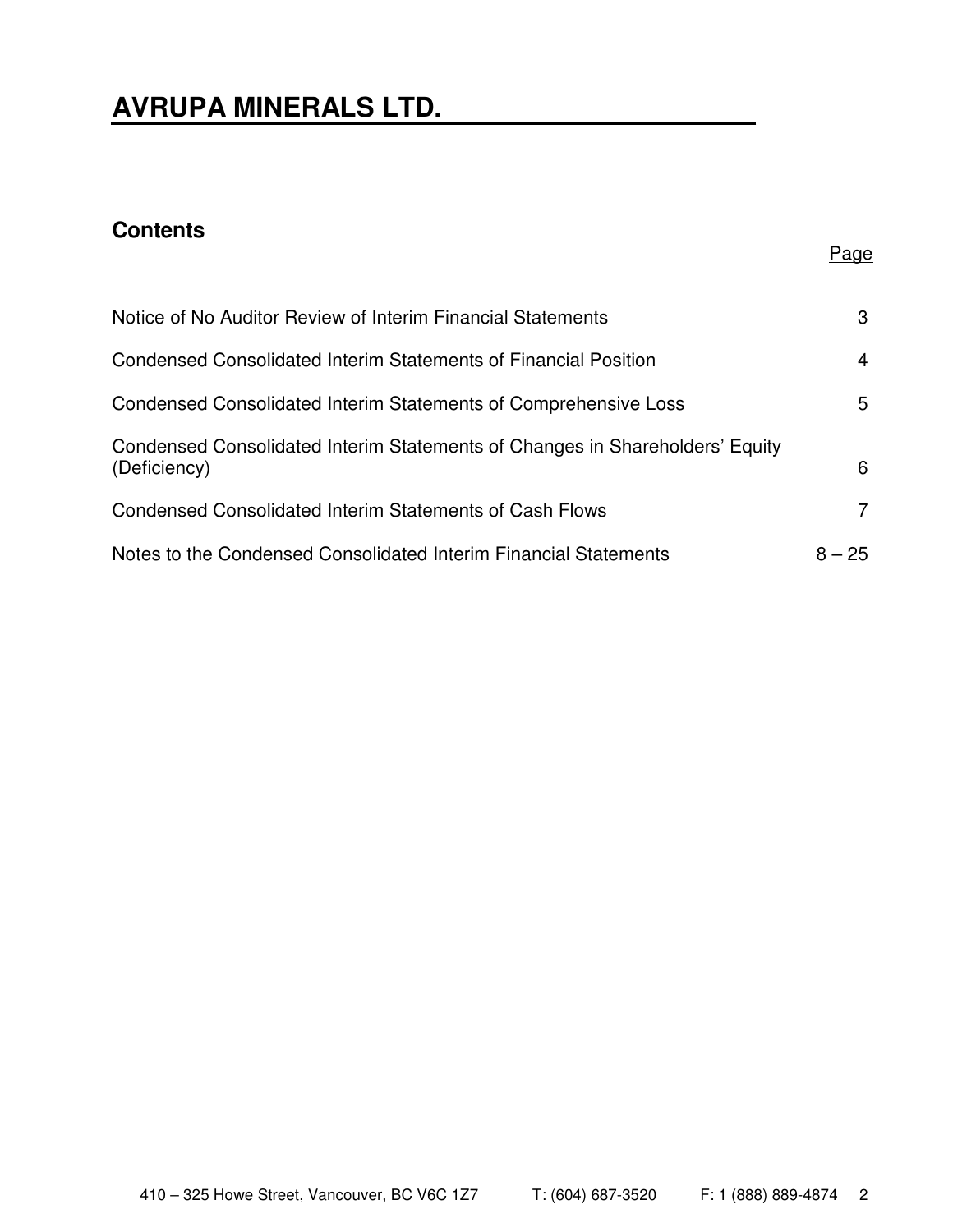## **NOTICE OF NO AUDITOR REVIEW OF**

### **INTERIM FINANCIAL STATEMENTS**

Under National Instrument 51-102, Part 4, subsection 4.3 (3) (a), if an auditor has not performed a review of the interim financial statements, they must be accompanied by a notice indicating that an auditor has not reviewed the financial statements.

The accompanying unaudited interim financial statements of the Company have been prepared by and are the responsibility of the Company's management.

The Company's independent auditor has not performed a review of these financial statements in accordance with standards established by the Chartered Professional Accountants of Canada for a review of interim financial statements by an entity's auditor.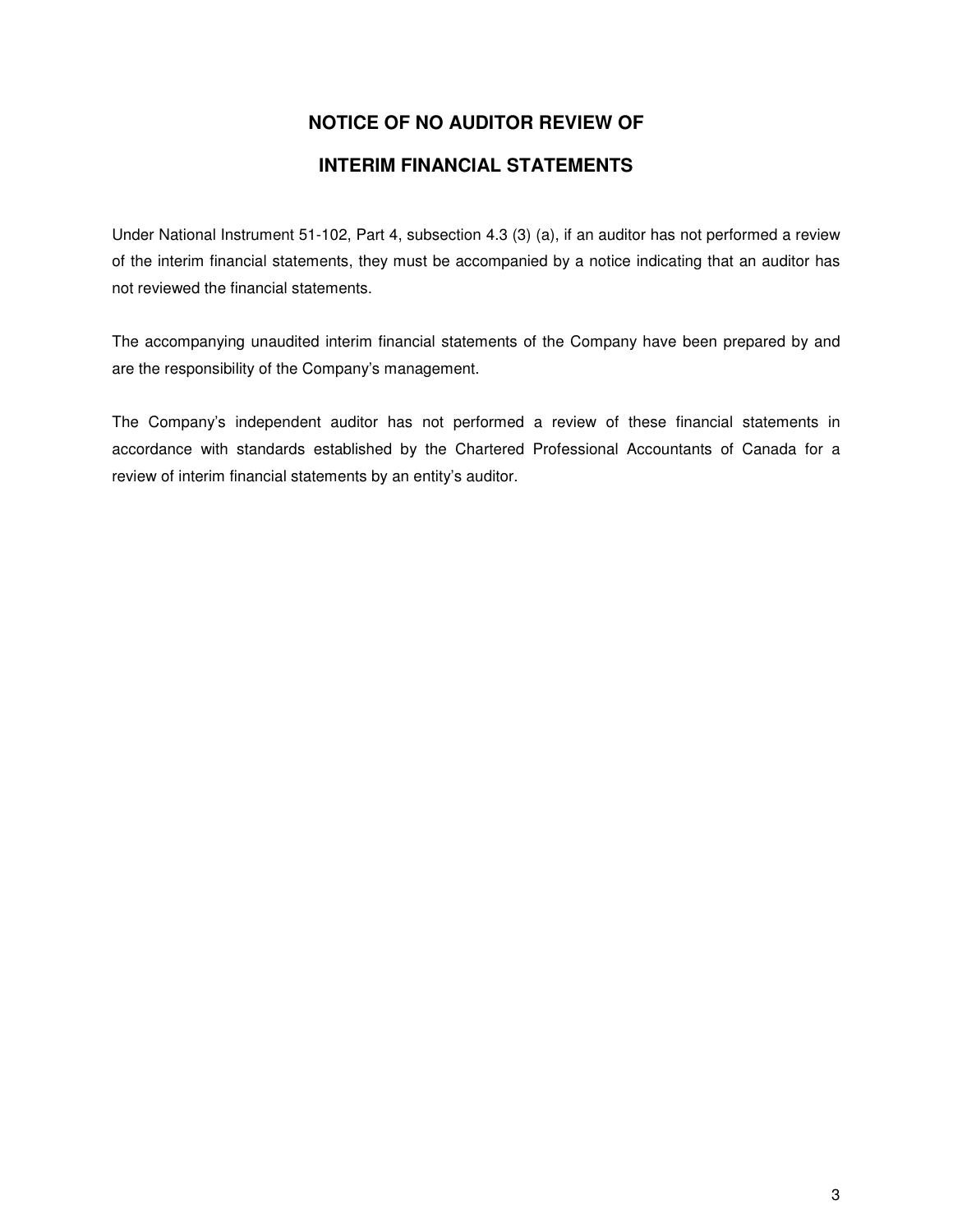#### AVRUPA MINERALS LTD. CONDENSED CONSOLIDATED INTERIM STATEMENTS OF FINANCIAL POSITION (Presented in Canadian Dollars)

|                                                         |      | March 31        | December 31    |
|---------------------------------------------------------|------|-----------------|----------------|
|                                                         | Note | 2022            | 2021           |
|                                                         |      | (Unaudited)     | (Audited)      |
| <b>Assets</b>                                           |      |                 |                |
| <b>Current assets</b>                                   |      |                 |                |
| Cash                                                    |      | \$<br>488,770   | \$<br>139,164  |
| Prepaid expenses and advances                           |      | 12,949          | 245            |
| Due from optionees                                      | 5    | 28,734          | 12,751         |
| VAT receivables                                         |      | 5,073           | 1,769          |
| Other receivables                                       |      | 3,875           | 7,226          |
|                                                         |      | 539,401         | 161,155        |
| <b>Non-current assets</b>                               |      |                 |                |
| Property deposits                                       | 6    | 1,385           | 1,439          |
| Tax deposits                                            | 6    | 41,201          | 41,201         |
| Exploration and evaluation assets                       | 5    | 167,920         | 167,920        |
| Equipment                                               | 4    | 1,728           | 2,090          |
| Investment in PorMining                                 | 5    | 765             | 765            |
| Advance to Akkerman Finland OY                          | 7    | 285,518         |                |
| Deposit - Akkerman Finland OY                           | 7    |                 | 14,155         |
| Investment in Akkerman Finland OY                       | 7    | 317,507         |                |
|                                                         |      | 816,024         | 227,570        |
| <b>Total assets</b>                                     |      | \$<br>1,355,425 | \$<br>388,725  |
|                                                         |      |                 |                |
| <b>Liabilities</b>                                      |      |                 |                |
| <b>Current liabilities</b>                              |      |                 |                |
| Accounts payable and accrued liabilities                |      | \$<br>111,800   | \$<br>130,019  |
| Due to related parties                                  | 9    | 164,365         | 671,019        |
| Current portion of long-term loan                       | 10   | 612             | 2,524          |
|                                                         |      | 276,777         | 803,562        |
| Shareholders' equity/(deficiency)                       |      |                 |                |
| Share capital                                           | 8    | 10,993,533      | 9,994,487      |
| Reserves                                                | 8    | 7,648,990       | 6,980,564      |
| Deficit                                                 |      | (17, 563, 875)  | (17, 389, 888) |
|                                                         |      | 1,078,648       | (414, 837)     |
| Total shareholders' equity/(deficiency) and liabilities |      | \$<br>1,355,425 | \$<br>388,725  |

These consolidated financial statements are authorized for issue by the Board of Directors on May 30, 2022. They are signed on the Company's behalf by:

/s/Paul W. Kuhn /s/Mark T. Brown Director **Director** Director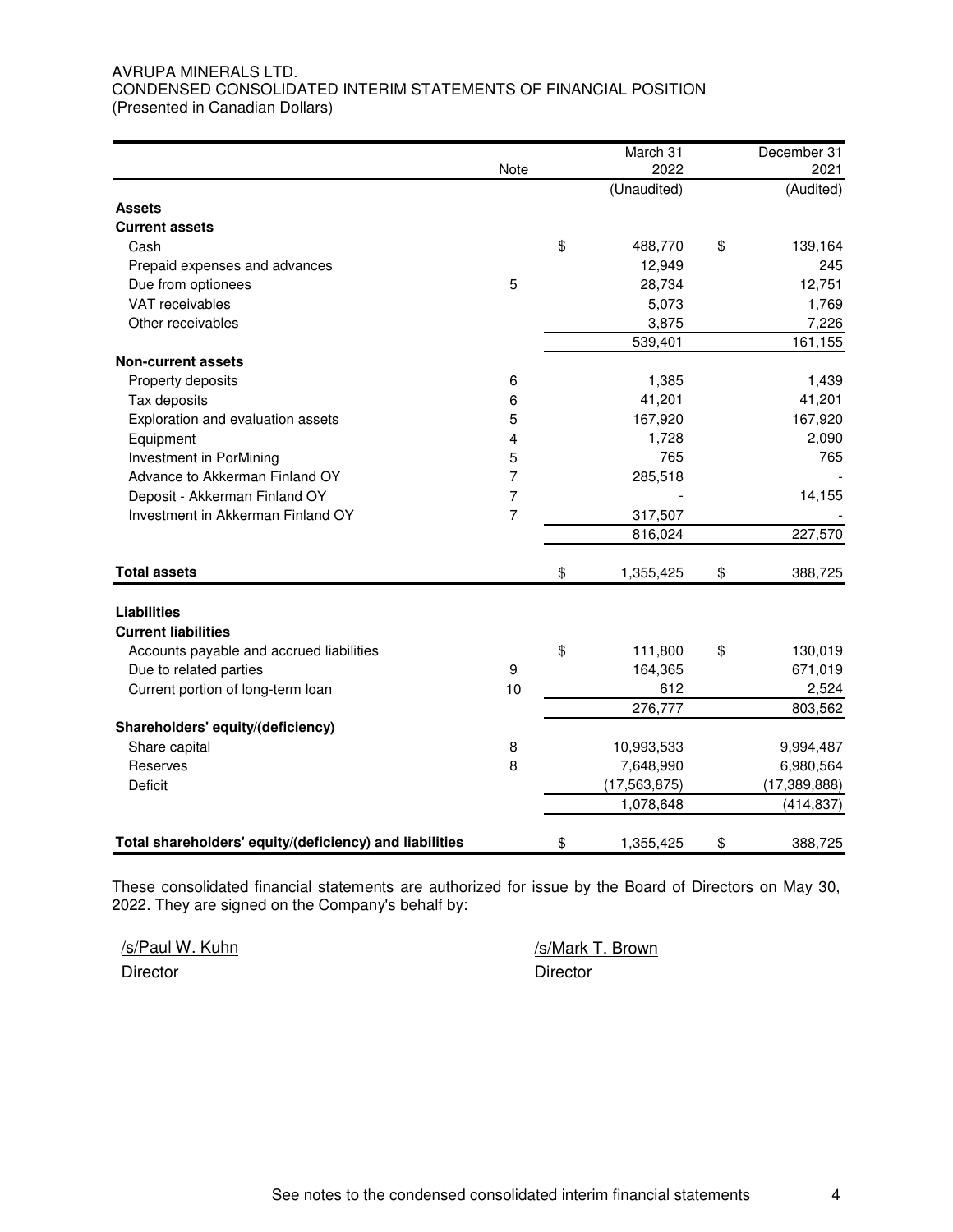#### AVRUPA MINERALS LTD. CONDENSED CONSOLIDATED INTERIM STATEMENTS OF COMPREHENSIVE LOSS FOR THE THREE MONTHS ENDED MARCH 31 (Unaudited, Presented in Canadian Dollars)

|                                                           |      | Three months ended March 31 |    |            |  |
|-----------------------------------------------------------|------|-----------------------------|----|------------|--|
|                                                           | Note | 2022                        |    | 2021       |  |
| <b>Mineral exploration expenses</b>                       |      |                             |    |            |  |
| Mineral exploration expenses                              | 5    | \$<br>7,442                 | \$ | 6,126      |  |
| Reimbursements from optionee                              | 5    | (84, 538)                   |    | (43, 649)  |  |
|                                                           |      | 77,096                      |    | 37,523     |  |
| General administrative expenses                           |      |                             |    |            |  |
| Bank charges                                              |      | 234                         |    | 302        |  |
| Consulting fees, wages and benefits                       | 9    | 41,758                      |    | 41,500     |  |
| Depreciation                                              |      | 291                         |    | 2,022      |  |
| Investor relations                                        |      | 7,508                       |    | 50,540     |  |
| Listing and filing fees                                   |      | 12,608                      |    | 6,979      |  |
| Office and administrative fees                            |      | 2,341                       |    | 1,431      |  |
| Professional fees                                         | 9    | 80,155                      |    | 21,397     |  |
| Rent                                                      | 9    | 2,550                       |    | 2,550      |  |
| Share-based payment                                       | 9    | 98,123                      |    |            |  |
| Transfer agent fees                                       |      | 3,832                       |    | 2,696      |  |
| Travel                                                    |      | 700                         |    | 106        |  |
|                                                           |      | (250, 100)                  |    | (129, 523) |  |
| <b>Other items</b>                                        |      |                             |    |            |  |
| Foreign exchange gain                                     |      | 108                         |    | 32         |  |
| Interest income and other income                          |      | 2,907                       |    |            |  |
| Loss on investment in Akkerman Finland OY                 | 7    | (3,998)                     |    |            |  |
|                                                           |      | (983)                       |    | 32         |  |
| Net loss for the period                                   |      | (173, 987)                  |    | (91, 968)  |  |
| Exchange difference arising on the translation of foreign |      |                             |    |            |  |
| subsidiaries                                              |      | (4,063)                     |    | (4,593)    |  |
| Comprehensive loss for the period                         |      | \$<br>$(178,050)$ \$        |    | (96, 561)  |  |
| Basic and diluted loss per share                          | 11   | \$<br>$(0.00)$ \$           |    | (0.00)     |  |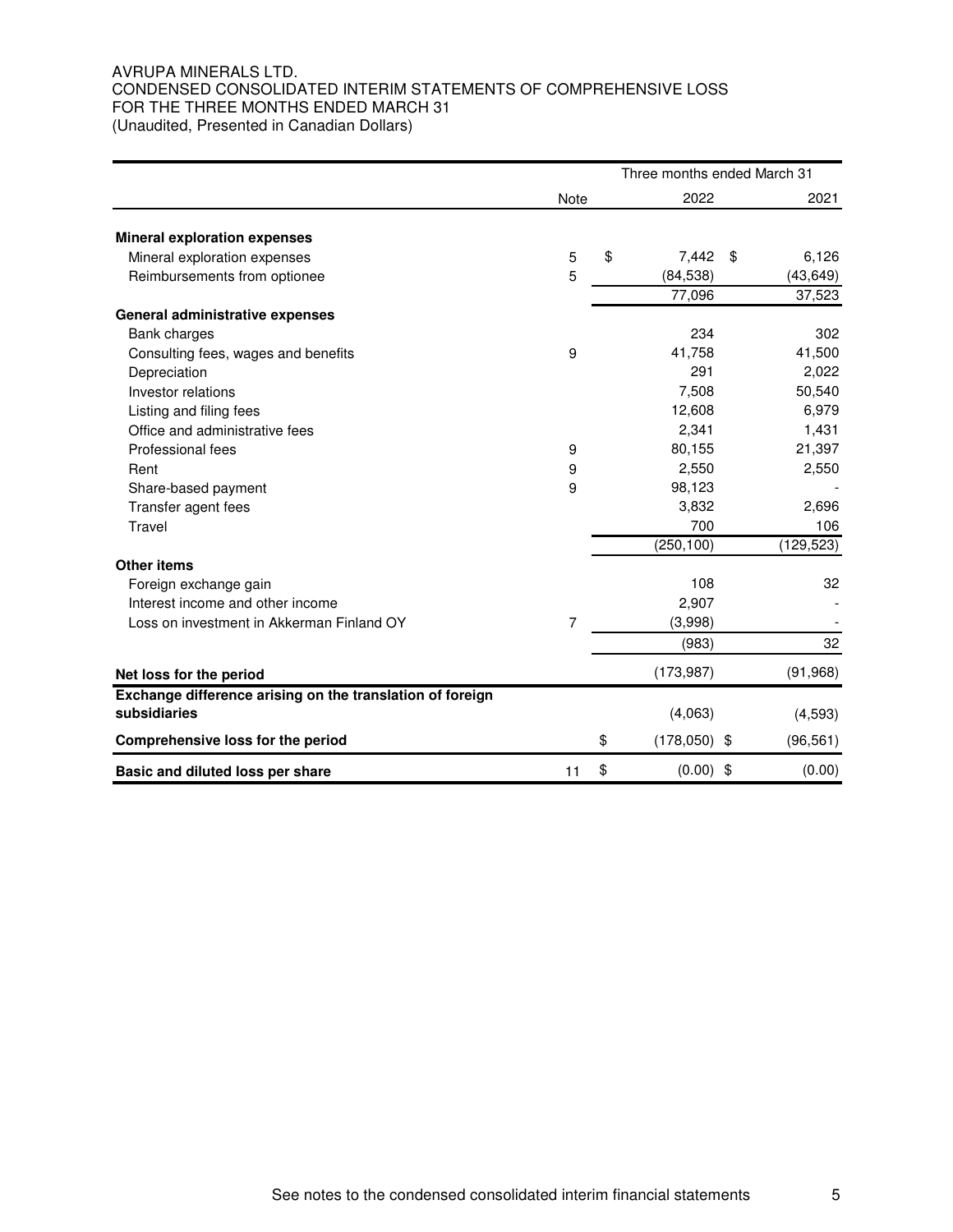#### AVRUPA MINERALS LTD. CONDENSED CONSOLIDATED INTERIM STATEMENTS OF CHANGES IN SHAREHOLDERS' (DEFICIENCY) (Presented in Canadian Dollars)

|                                                                           | Share capital       |                          |              |                          | Reserves                               |                  |                      |                          |                                                    |  |
|---------------------------------------------------------------------------|---------------------|--------------------------|--------------|--------------------------|----------------------------------------|------------------|----------------------|--------------------------|----------------------------------------------------|--|
|                                                                           | Number of<br>shares | Amount                   | Warrants     | Finder's<br>options      | Equity-settled<br>employee<br>benefits | Exchange         | Subtotal             | Deficit                  | Total<br>shareholders'<br>(deficiency) /<br>equity |  |
| Balance as at December 31, 2020 (Audited)                                 | 32,738,087          | 9,994,879<br>\$          | \$5,405,052  | 277,893<br>\$            | 1,298,472<br>\$                        | 7,258<br>- \$    | 6,988,675 \$<br>\$.  | (17, 383, 891)           | (400, 337)<br>\$                                   |  |
| Share issues:<br>Share issue costs<br>Comprehensive loss                  |                     | (392)                    |              |                          |                                        | (4, 593)         | (4,593)              | (91, 968)                | (392)<br>(96, 561)                                 |  |
| Balance as at March 31, 2021 (Unaudited)<br>Comprehensive income          | 32,738,087          | 9,994,487                | 5,405,052    | 277,893                  | 1,298,472                              | 2,665<br>(3,518) | 6,984,082<br>(3,518) | (17, 475, 859)<br>85,971 | (497, 290)<br>82,453                               |  |
| Balance as at December 31, 2021 (Audited)                                 | 32,738,087          | 9,994,487                | 5,405,052    | 277,893                  | 1,298,472                              | (853)            | 6,980,564            | (17,389,888)             | (414, 837)                                         |  |
| Share issues:<br>Shares issued for private placement<br>Share issue costs | 16,666,667          | 695.475<br>(76, 979)     | 554,525<br>۰ | 19,841                   |                                        | ٠                | 554,525<br>19,841    | $\sim$                   | 1,250,000<br>(57, 138)                             |  |
| Shares issued for debt settlement                                         | 3,800,000           | 285,000                  |              |                          |                                        |                  |                      |                          | 285,000                                            |  |
| Shares issued for investment in Akkerman Finland<br>OY                    | 1,470,000           | 95,550                   |              |                          |                                        |                  |                      |                          | 95,550                                             |  |
| Share-based payment                                                       |                     | $\overline{\phantom{a}}$ | ۰            | $\overline{\phantom{a}}$ | 98,123                                 |                  | 98,123               |                          | 98,123                                             |  |
| Comprehensive loss                                                        |                     |                          |              |                          |                                        | (4,063)          | (4,063)              | (173, 987)               | (178,050)                                          |  |
| Balance as at March 31, 2022 (Unaudited)                                  | 54,674,754          | \$10,993,533             | \$5,959,577  | 297,734<br>\$            | 1,396,595<br>\$                        | (4, 916)<br>- \$ | $$7,648,990$ \$      | (17, 563, 875)           | 1,078,648<br>S                                     |  |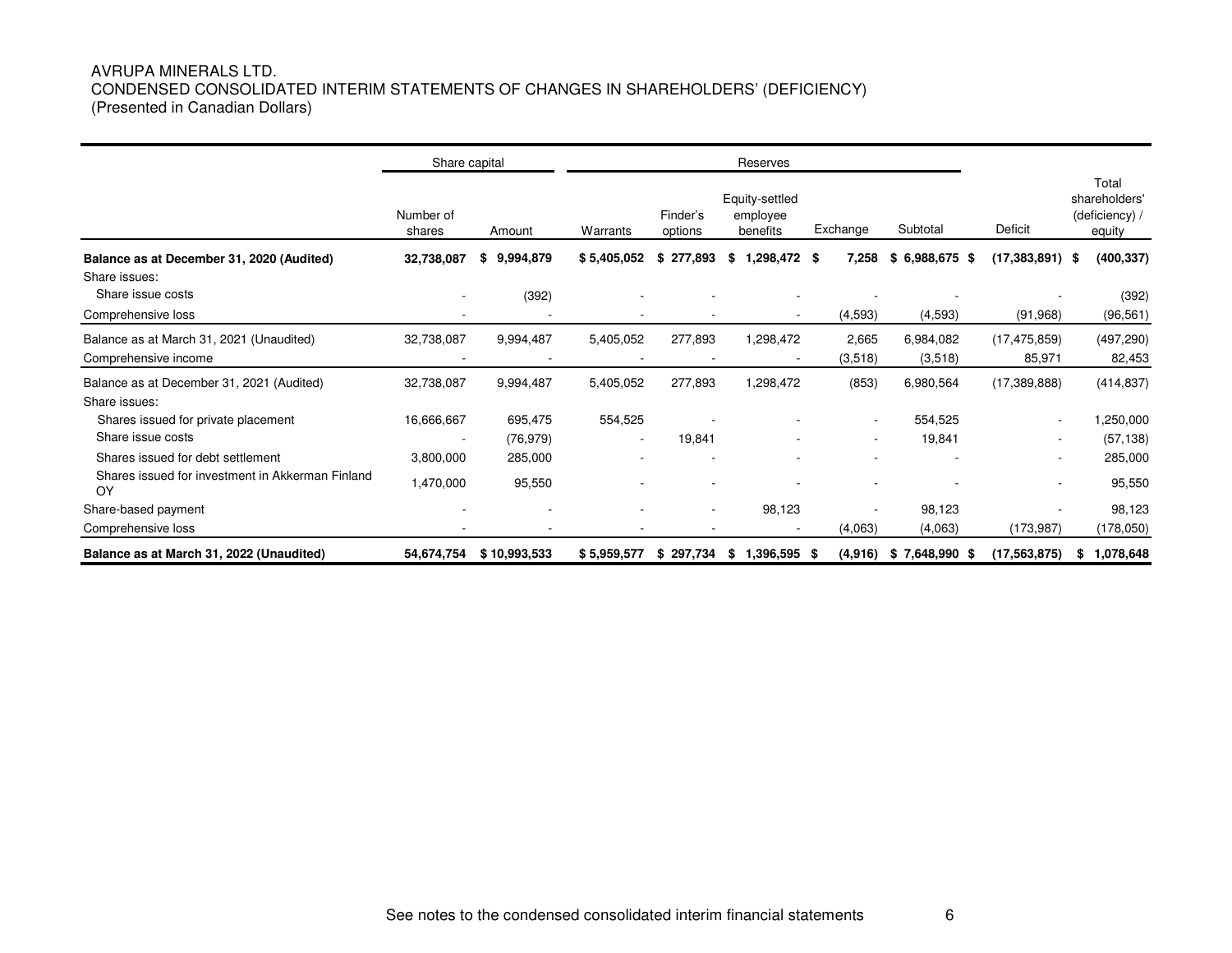#### AVRUPA MINERALS LTD. CONDENSED CONSOLIDATED INTERIM STATEMENTS OF CASH FLOWS FOR THE THREE MONTHS ENDED MARCH 31 (Unaudited, Presented in Canadian Dollars)

|                                                                        | Three months ended March 31 |                |    |           |  |  |
|------------------------------------------------------------------------|-----------------------------|----------------|----|-----------|--|--|
|                                                                        |                             | 2022           |    | 2021      |  |  |
| Cash flows from operating activities                                   |                             |                |    |           |  |  |
| Net loss for the period                                                | \$                          | $(173,987)$ \$ |    | (91, 968) |  |  |
| Items not involving cash:                                              |                             |                |    |           |  |  |
| Depreciation                                                           |                             | 291            |    | 2,022     |  |  |
| Loss on investment in Akkerman Finland OY                              |                             | 3,998          |    |           |  |  |
| Share-based payment                                                    |                             | 98,123         |    |           |  |  |
| Changes in non-cash working capital items:                             |                             |                |    |           |  |  |
| VAT receivables                                                        |                             | (3, 304)       |    | 5,838     |  |  |
| Due from optionees                                                     |                             | (15,983)       |    | 35,955    |  |  |
| Prepaid expenses and advances                                          |                             | (12, 704)      |    | 26,515    |  |  |
| Other receivables                                                      |                             | 3,351          |    | 6,033     |  |  |
| Accounts payable and accrued liabilities                               |                             | (18, 219)      |    | (7,830)   |  |  |
| Accounts payable owed by optionees                                     |                             |                |    | (61, 249) |  |  |
| Due from/to related parties                                            |                             | (231, 654)     |    | 54,680    |  |  |
| Exchange difference arising on the translation of foreign subsidiaries |                             | (4,032)        |    | (4, 863)  |  |  |
| Net cash used in operating activities                                  |                             | (354, 120)     |    | (34, 867) |  |  |
| Cash flows from investing activities                                   |                             |                |    |           |  |  |
| Investment in Akkerman Finland OY                                      |                             | (211, 800)     |    |           |  |  |
| Advance to Akkerman Finland OY                                         |                             | (285, 518)     |    |           |  |  |
| Purchase of equipment                                                  |                             | (1, 818)       |    | (1,827)   |  |  |
| Net cash used in investing activities                                  |                             | (499, 136)     |    | (1,827)   |  |  |
| Cash flows from financing activities                                   |                             |                |    |           |  |  |
| Proceeds from issuance of common shares                                |                             | 1,250,000      |    |           |  |  |
| Share issue costs                                                      |                             | (47, 138)      |    | (1,805)   |  |  |
| Net cash provided by (used in) financing activities                    |                             | 1,202,862      |    | (1,805)   |  |  |
| Change in cash for the period                                          |                             | 349,606        |    | (38, 499) |  |  |
| Cash, beginning of the period                                          |                             | 139,164        |    | 205,238   |  |  |
| Cash, end of the period                                                | \$                          | 488,770        | \$ | 166,739   |  |  |

Supplemental disclosure with respect to cash flows (Note 13)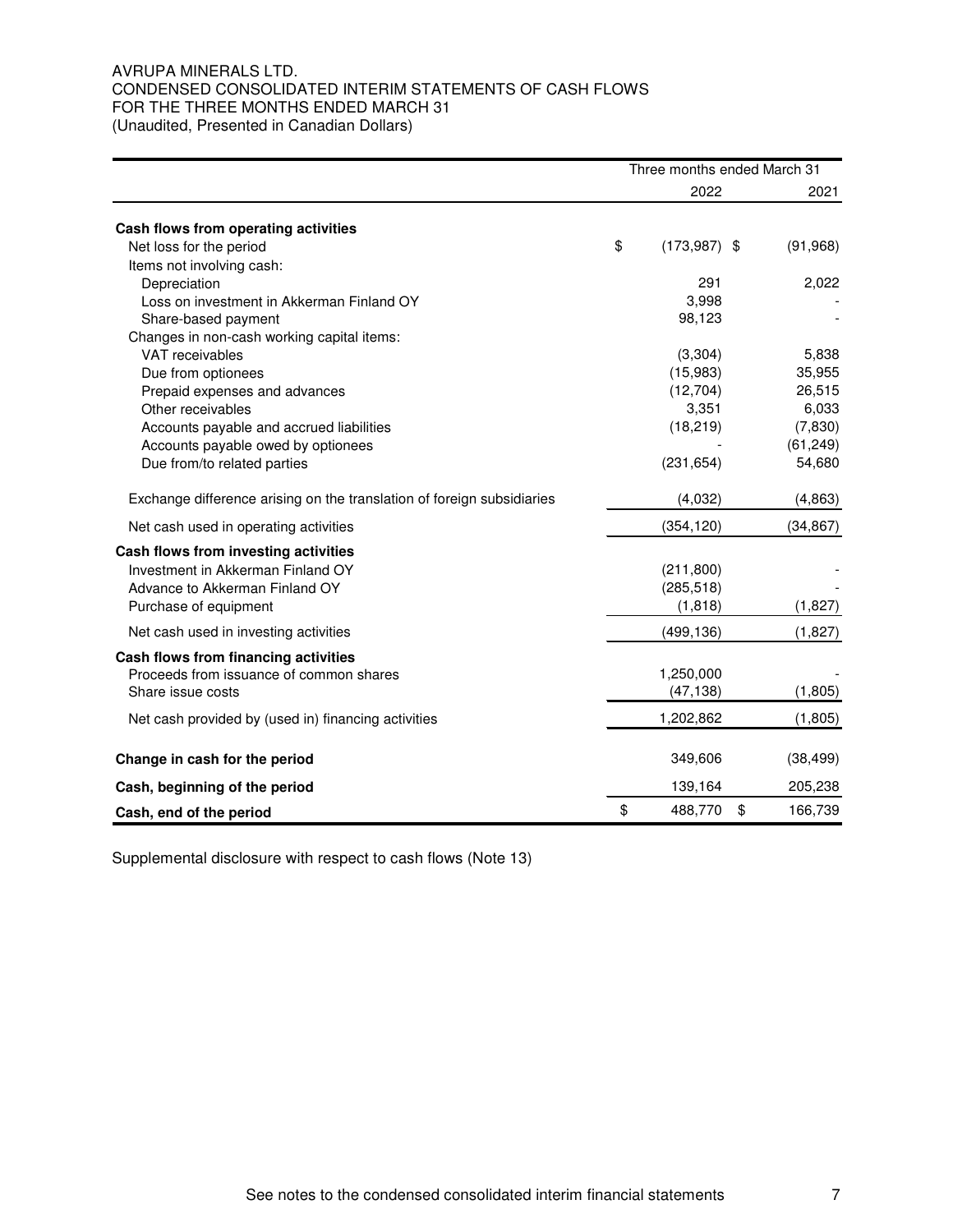#### **1. NATURE OF OPERATIONS AND CONTINUANCE OF OPERATIONS**

Avrupa Minerals Ltd. (the "Company") was incorporated on January 23, 2008 under the Business Corporations Act of British Columbia and its registered office is Suite 2610 – 1066 West Hastings Street, Vancouver, BC, Canada, V6E 3X1. The Company changed its name on July 7, 2010 and began trading under the symbol "AVU" on the TSX Venture Exchange (the "Exchange") on July 14, 2010. On September 20, 2012, the Company listed in Europe on the Frankfurt Stock Exchange under the trading symbol "8AM". The Company is primarily engaged in the acquisition and exploration of mineral properties in Europe.

These condensed consolidated interim financial statements have been prepared on the basis that the Company will continue as a going concern, which assumes that the Company will be able to meet its commitments, continue operations and realize its assets and discharge its liabilities in the normal course of business for the foreseeable future. There are material uncertainties that cast significant doubt about the appropriateness of the going concern assumption.

If the Company is to advance or develop its mineral properties further, it will be necessary to obtain additional financing and while it has been successful in the past, there can be no assurance that it will be able to do so in the future. Failure to raise sufficient funds would result in the Company's inability to make future required property payments, which would result in the loss of those property options.

These financial statements do not reflect the adjustments to the carrying values of assets and liabilities and the reported expenses and statement of financial position classifications that would be necessary were the going concern assumption inappropriate, and these adjustments could be material.

#### **2. BASIS OF PREPARATION**

a) Statement of compliance

These condensed consolidated interim financial statements, including comparatives, have been prepared in accordance with International Accounting Standard 34 "Interim Financial Reporting" ("IAS 34") using accounting policies consistent with IFRS issued by the International Accounting Standards Board ("IASB") and interpretations of the International Financial Reporting Interpretations Committee ("IFRIC").

b) Basis of preparation

These condensed consolidated interim financial statements have been prepared on a historical cost basis except for financial instruments that have been measured at fair value. In addition, these condensed consolidated interim financial statements have been prepared using the accrual basis of accounting, except for cash flow information.

The preparation of these condensed consolidated interim financial statements in conformity with IAS 34 requires management to make judgements, estimates and assumptions that affect the application of policies and reported amounts of assets and liabilities, income and expenses. Actual results may differ from these estimates. These condensed consolidated interim financial statements do not include all of the information required for full annual financial statements.

These condensed consolidated interim financial statements, including comparatives, have been prepared on the basis of IFRS standards that are published at the time of preparation.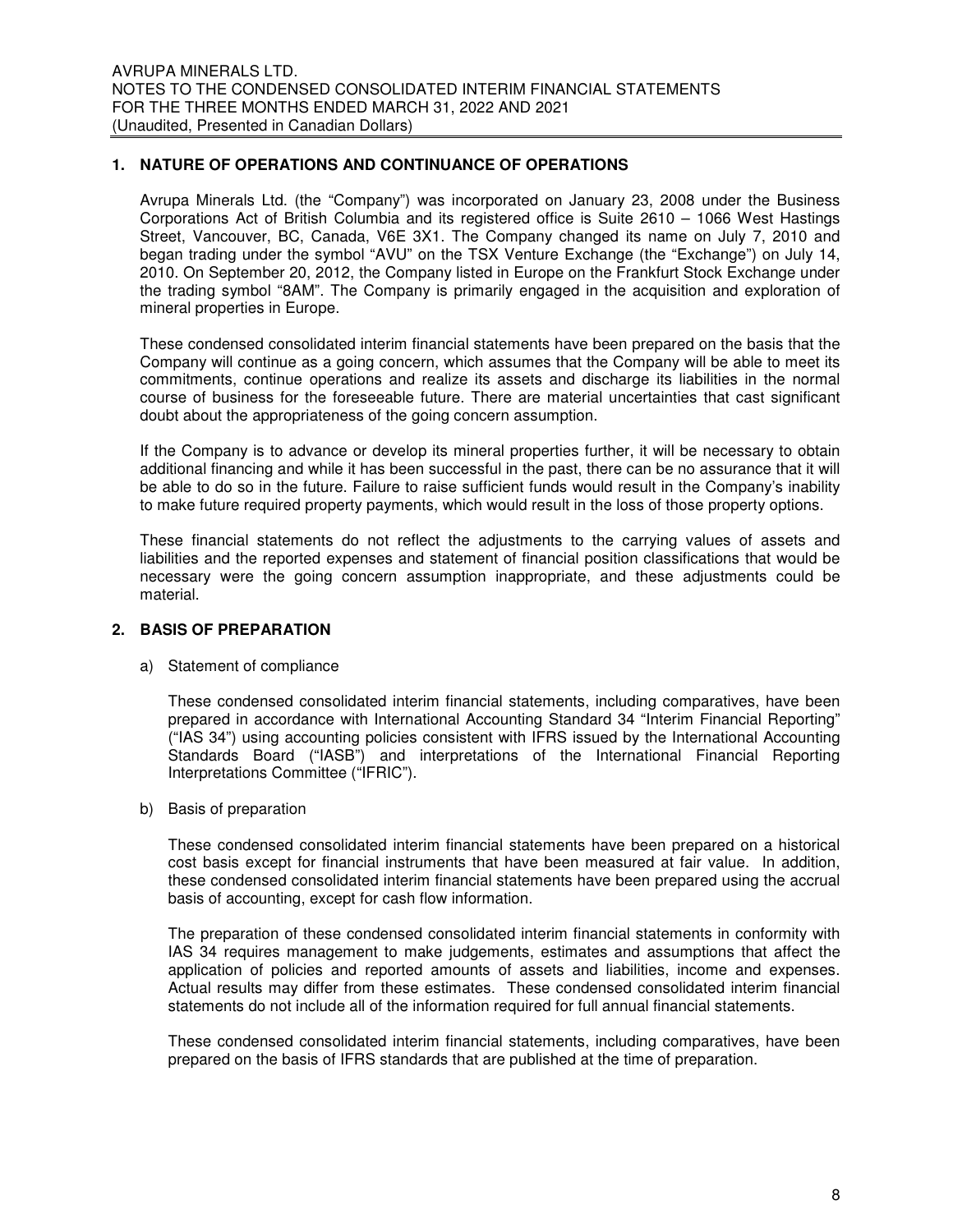#### **3. SIGNIFICANT ACCOUNTING POLICIES**

These unaudited condensed consolidated interim financial statements have been prepared in accordance with IFRS as issued by the IASB on a basis consistent with those followed in the Company's most recent annual financial statements for the year ended December 31, 2021.

These unaudited condensed consolidated interim financial statements do not include all note disclosures required by IFRS for annual financial statements, and therefore should be read in conjunction with the annual financial statements for the year ended December 31, 2021. In the opinion of management, all adjustments considered necessary for fair presentation of the Company's financial position, results of operations and cash flows have been included. Operating results for the three-month period ended March 31, 2022 are not necessarily indicative of the results that may be expected for the current fiscal year ending December 31, 2022.

#### **4. EQUIPMENT**

|                                 | <b>Furniture and</b> |                 |                                |               |
|---------------------------------|----------------------|-----------------|--------------------------------|---------------|
|                                 | other                |                 |                                |               |
|                                 | equipment            | <b>Vehicles</b> | <b>Other assets</b>            | <b>Total</b>  |
| Cost                            |                      |                 |                                |               |
| As at January 1, 2021           | \$<br>124,225        | \$<br>41,985    | \$<br>23,295                   | \$<br>189,505 |
| Additions during the year       | 257                  |                 |                                | 257           |
| Exchange adjustment             | (9,687)              | (3,273)         | (1,816)                        | (14, 776)     |
| As at December 31, 2021         | 114,795              | 38,712          | 21,479                         | 174,986       |
| Additions during the period     |                      |                 |                                |               |
| Exchange adjustment             | (4,292)              | (1, 447)        | (803)                          | (6, 542)      |
| As at March 31, 2022            | \$<br>110,503        | \$<br>37,265    | \$<br>20,676                   | \$<br>168,444 |
|                                 |                      |                 |                                |               |
| <b>Accumulated depreciation</b> |                      |                 |                                |               |
| As at January 1, 2021           | \$<br>120,677        | \$<br>40,237    | \$<br>23,295                   | \$<br>184,209 |
| Depreciation for the year       | 1,481                | 1,662           |                                | 3,143         |
| Exchange adjustment             | (9, 453)             | (3, 187)        | (1, 816)                       | (14, 456)     |
| As at December 31, 2021         | 112,705              | 38,712          | 21,479                         | 172,896       |
| Depreciation for the period     | 291                  |                 |                                | 291           |
| Exchange adjustment             | (4,221)              | (1, 447)        | (803)                          | (6, 471)      |
| As at March 31, 2022            | \$<br>108,775        | \$<br>37,265    | \$<br>20,676                   | \$<br>166,716 |
|                                 |                      |                 |                                |               |
| Net book value                  |                      |                 |                                |               |
| As at January 1, 2021           | \$<br>3,548          | \$<br>1,748     | \$                             | \$<br>5,296   |
| As at December 31, 2021         | \$<br>2,090          | \$              | \$<br>$\overline{\phantom{a}}$ | \$<br>2,090   |
| As at March 31, 2022            | \$<br>1,728          | \$              | \$<br>$\overline{\phantom{a}}$ | \$<br>1,728   |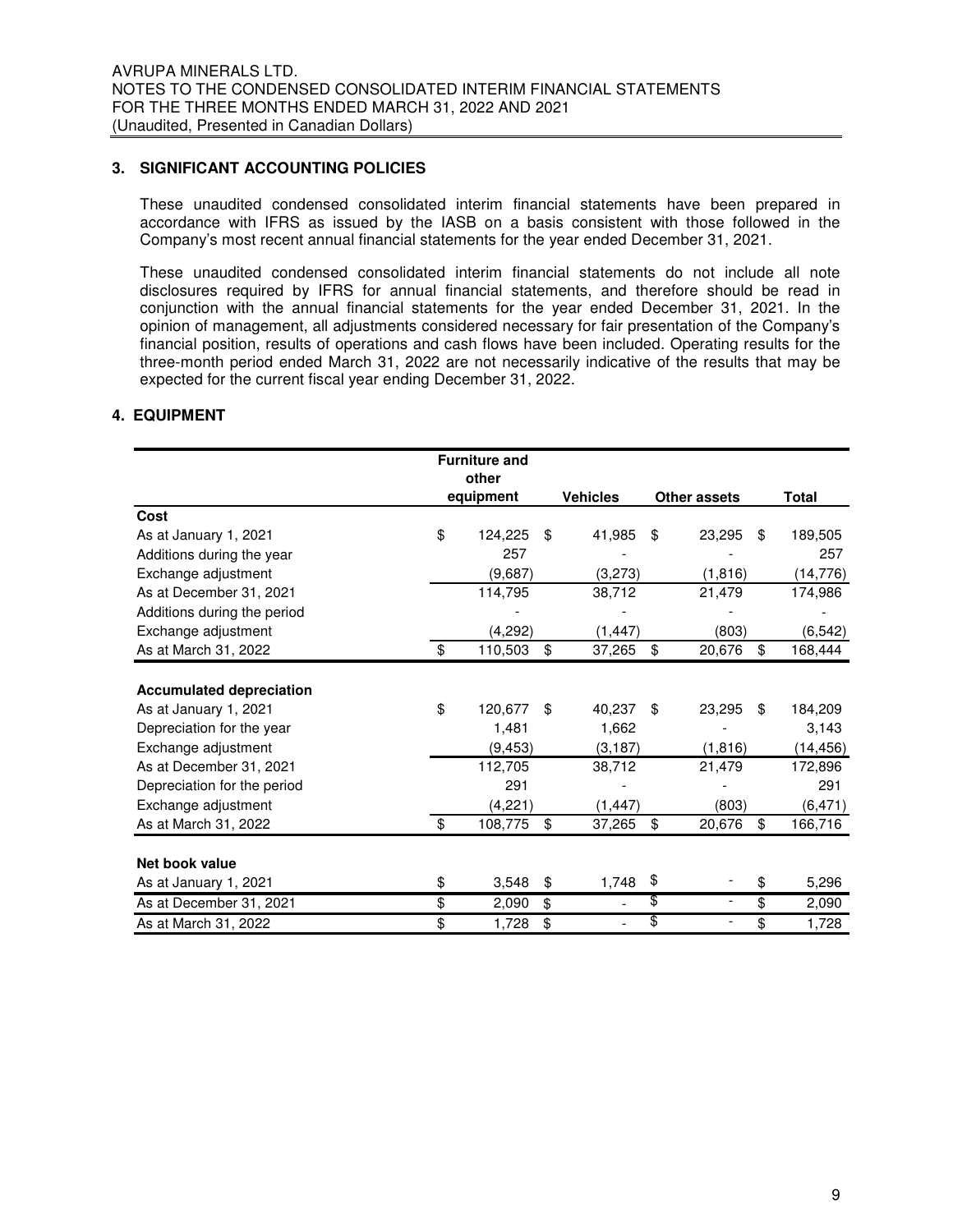#### AVRUPA MINERALS LTD. NOTES TO THE CONDENSED CONSOLIDATED INTERIM FINANCIAL STATEMENTS FOR THE THREE MONTHS ENDED MARCH 31, 2022 AND 2021 (Unaudited, Presented in Canadian Dollars)

#### **5. EXPLORATION AND EVALUATION ASSETS AND MINERAL EXPLORATION EXPENSES**

|                                                                     | Portugal                |                 |                         |               | Kosovo                  |                |                          |               | <b>Others</b>            |           |                         |                |
|---------------------------------------------------------------------|-------------------------|-----------------|-------------------------|---------------|-------------------------|----------------|--------------------------|---------------|--------------------------|-----------|-------------------------|----------------|
|                                                                     |                         | <b>Alvalade</b> |                         | <b>Others</b> |                         | <b>Slivovo</b> |                          | <b>Others</b> |                          |           |                         | <b>Total</b>   |
| <b>Exploration and evaluation assets</b>                            |                         |                 |                         |               |                         |                |                          |               |                          |           |                         |                |
| <b>Acquisition costs</b>                                            |                         |                 |                         |               |                         |                |                          |               |                          |           |                         |                |
| As of January 1, 2022                                               | \$                      | 167,920         | \$                      |               | \$                      |                | \$                       |               | \$                       |           | \$                      | 167,920        |
| As of March 31, 2022                                                | $\overline{\mathbf{S}}$ | 167,920         | $\overline{\mathbf{3}}$ |               | $\overline{\mathbf{S}}$ |                | $\overline{\mathcal{S}}$ |               | $\overline{\mathcal{E}}$ |           | $\overline{\mathbf{s}}$ | 167,920        |
| Mineral exploration expenses for the period ended March 31,<br>2022 |                         |                 |                         |               |                         |                |                          |               |                          |           |                         |                |
| Geological salaries and consulting                                  | \$                      | 6,381           | \$                      |               | \$                      |                | \$                       |               | \$                       |           | \$                      | 6,381          |
| Insurance                                                           |                         | 675             |                         |               |                         |                |                          |               |                          |           |                         | 675            |
| Office and administrative fees                                      |                         | 6               |                         |               |                         |                |                          |               |                          |           |                         | 6              |
| Site costs                                                          |                         | $\overline{c}$  |                         |               |                         |                |                          |               |                          |           |                         | 2              |
| Travel                                                              |                         | 378             |                         |               |                         |                |                          |               |                          |           |                         | 378            |
| Reimbursements from optionee                                        |                         | (84, 538)       |                         |               |                         |                |                          |               |                          |           |                         | (84, 538)      |
|                                                                     | \$                      | (77,096)        | \$                      |               | \$                      | $\sim$         | \$                       |               | \$                       |           | \$                      | (77,096)       |
| Cumulative mineral exploration expenses since acquisition           |                         |                 |                         |               |                         |                |                          |               |                          |           |                         |                |
| Assaying                                                            | \$                      |                 | \$                      |               | \$                      | 297,975 \$     |                          | 65,936        | \$                       | 10,846.00 | \$                      | 374,757        |
| Concession fees and taxes                                           |                         | 361,864         |                         | 693,608       |                         | 11,839         |                          | 206,975       |                          | 4         |                         | 1,274,290      |
| Depreciation                                                        |                         | 17,178          |                         | 98,722        |                         |                |                          |               |                          |           |                         | 115,900        |
| Drilling                                                            |                         | 610,197         |                         | 472,513       |                         | 1,180,217      |                          |               |                          |           |                         | 2,262,927      |
| Geological salaries and consulting                                  |                         | 6,544,196       |                         | 6,317,147     |                         | 119,801        |                          | 720,879       |                          | 12,359    |                         | 13,714,382     |
| Geology work                                                        |                         |                 |                         | 32,377        |                         | 891,582        |                          | 402,515       |                          | 364,525   |                         | 1,690,999      |
| Insurance                                                           |                         | 25,297          |                         | 52,112        |                         | 14,604         |                          | 15,007        |                          |           |                         | 107,020        |
| Legal and accounting                                                |                         | 1,020           |                         | 1,244         |                         | 58,158         |                          | 13,958        |                          |           |                         | 74,380         |
| Office and administrative fees                                      |                         | 253,956         |                         | 279,739       |                         | 80,223         |                          | 101,624       |                          | 68,446    |                         | 783,988        |
| Rent                                                                |                         | 606,084         |                         | 596,896       |                         | 28,694         |                          | 88,221        |                          | 20,560    |                         | 1,340,455      |
| Report                                                              |                         |                 |                         |               |                         | 24,232         |                          |               |                          |           |                         | 24,232         |
| Site costs                                                          |                         | 194,205         |                         | 244,377       |                         | 185,127        |                          | 194,582       |                          | 8,865     |                         | 827,156        |
| Travel                                                              |                         | 240,045         |                         | 247,277       |                         | 60,107         |                          | 22,478        |                          | 15,326    |                         | 585,233        |
| Trenching and road work                                             |                         |                 |                         |               |                         | 34,339         |                          |               |                          |           |                         | 34,339         |
| Reimbursements from optionee                                        |                         | (8,697,310)     |                         | (4,890,826)   |                         | (2,834,986)    |                          | (45, 158)     |                          |           |                         | (16, 468, 280) |
|                                                                     | \$                      | 156,732 \$      |                         | 4,145,186     | \$                      | 151,912 \$     |                          | 1,787,017     | \$                       | 500,931   | \$                      | 6,741,778      |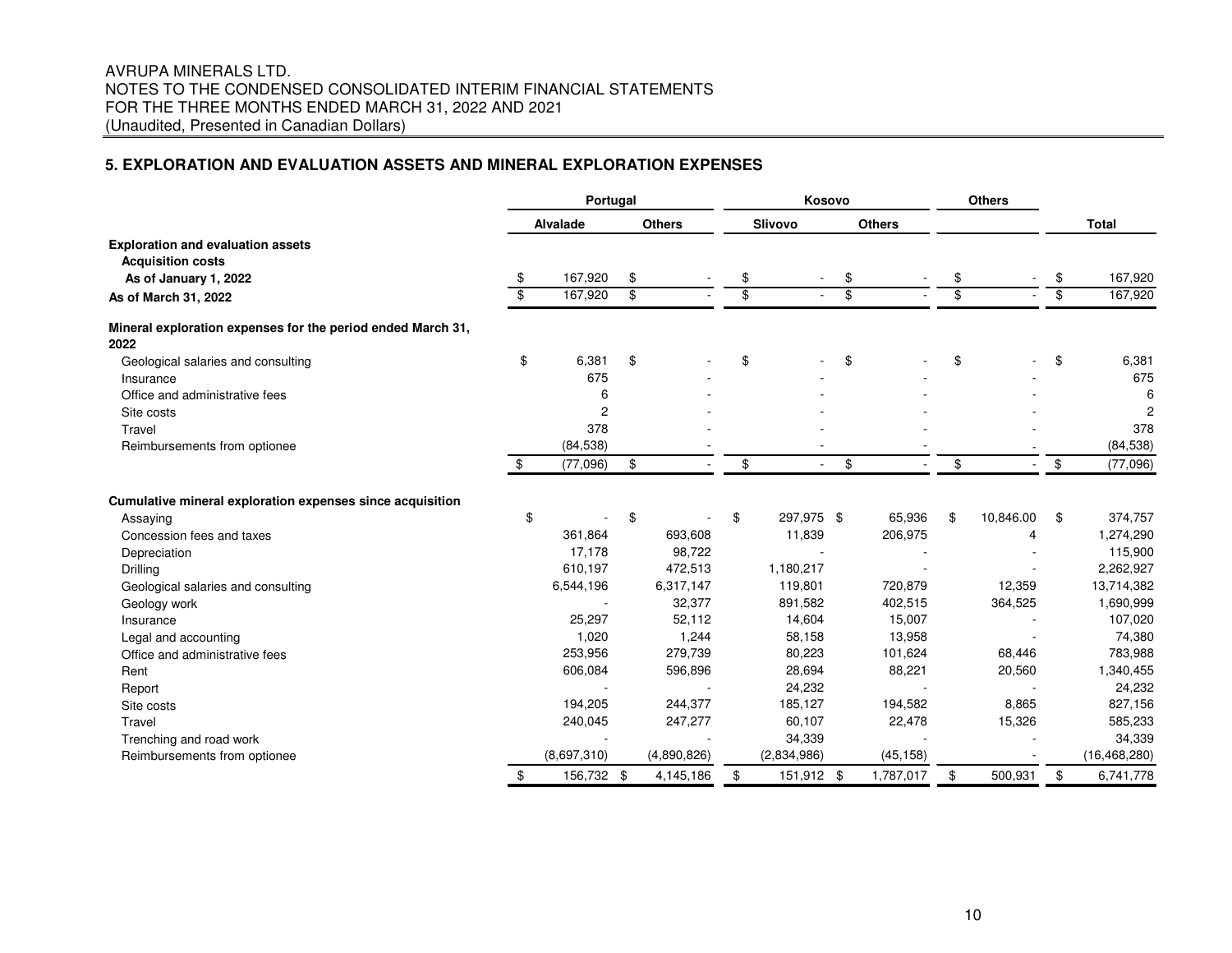#### AVRUPA MINERALS LTD. NOTES TO THE CONDENSED CONSOLIDATED INTERIM FINANCIAL STATEMENTS FOR THE THREE MONTHS ENDED MARCH 31, 2022 AND 2021 (Unaudited, Presented in Canadian Dollars)

#### **5. EXPLORATION AND EVALUATION ASSETS AND MINERAL EXPLORATION EXPENSES**

|                                                                                               |    | Portugal      |        |                 |    |               | Kosovo          |                |                 |               |                 | Germany |                 | <b>Others</b> |                  |
|-----------------------------------------------------------------------------------------------|----|---------------|--------|-----------------|----|---------------|-----------------|----------------|-----------------|---------------|-----------------|---------|-----------------|---------------|------------------|
|                                                                                               |    | Alvito        |        | <b>Alvalade</b> |    | <b>Others</b> |                 | <b>Slivovo</b> |                 | <b>Others</b> |                 |         |                 |               | <b>Total</b>     |
| <b>Exploration and evaluation assets</b><br><b>Acquisition costs</b><br>As of January 1, 2021 | S  |               | \$     | 167,920         | \$ |               | \$              |                | \$              |               | \$              |         | \$              |               | \$<br>167,920    |
| As of December 31, 2021                                                                       | \$ |               | \$     | 167,920         | \$ |               | $\overline{\$}$ |                | $\overline{\$}$ |               | $\overline{\$}$ |         | $\overline{\$}$ |               | \$<br>167,920    |
| Mineral exploration expenses for the year<br>ended December 31, 2021                          |    |               |        |                 |    |               |                 |                |                 |               |                 |         |                 |               |                  |
| Concession fees and taxes                                                                     | \$ |               | \$     |                 | \$ |               | \$              |                | \$              |               | \$              |         | \$              |               | \$               |
| Geological salaries and consulting                                                            |    |               |        | 22,203          |    |               |                 |                |                 |               |                 |         |                 |               | 22,203           |
| Insurance                                                                                     |    |               |        | 449             |    |               |                 |                |                 |               |                 |         |                 |               | 449              |
| Legal and accounting                                                                          |    |               |        |                 |    |               |                 |                |                 |               |                 |         |                 |               |                  |
| Office and administrative fees                                                                |    |               |        |                 |    |               |                 |                |                 |               |                 |         |                 |               |                  |
| Rent                                                                                          |    |               |        |                 |    |               |                 |                |                 |               |                 |         |                 |               |                  |
| Site costs                                                                                    |    |               |        |                 |    |               |                 |                |                 |               |                 |         |                 |               |                  |
| Travel                                                                                        |    |               |        | 2,300           |    |               |                 |                |                 |               |                 |         |                 |               | 2,300            |
| Reimbursements from optionee                                                                  |    |               |        | (483,950)       |    |               |                 |                |                 |               |                 |         |                 |               | (483,950)        |
|                                                                                               | \$ |               | $-$ \$ | (458, 998)      | \$ |               | \$              | $\blacksquare$ | \$              |               | \$              |         | \$              |               | \$<br>(458, 998) |
| <b>Cumulative mineral exploration expenses</b>                                                |    |               |        |                 |    |               |                 |                |                 |               |                 |         |                 |               |                  |
| since acquisition                                                                             |    |               |        |                 |    |               |                 |                |                 |               |                 |         |                 |               |                  |
| Assaying                                                                                      | \$ |               | \$     |                 | \$ |               | \$              | 297,975 \$     |                 | 65,936        | \$              | 10,846  | \$              |               | \$<br>374,757    |
| Concession fees and taxes                                                                     |    | 147,900       |        | 361,864         |    | 545,708       |                 | 11,839         |                 | 206,975       |                 | 4       |                 |               | 1,274,290        |
| Depreciation                                                                                  |    | 7,191         |        | 17,178          |    | 91,531        |                 |                |                 |               |                 |         |                 |               | 115,900          |
| Drilling                                                                                      |    | 472,513       |        | 610,197         |    |               |                 | 1,180,217      |                 |               |                 |         |                 |               | 2,262,927        |
| Geological salaries and consulting                                                            |    | 1,624,824     |        | 6,537,815       |    | 4,692,323     |                 | 119,801        |                 | 720,879       |                 | 12,359  |                 |               | 13,708,001       |
| Geology work                                                                                  |    |               |        |                 |    | 32,377        |                 | 891,582        |                 | 402,515       |                 | 223,619 |                 | 140,906       | 1,690,999        |
| Insurance                                                                                     |    | 5,683         |        | 24,622          |    | 46,429        |                 | 14,604         |                 | 15,007        |                 |         |                 |               | 106,345          |
| Legal and accounting                                                                          |    | 177           |        | 1,020           |    | 1,067         |                 | 58,158         |                 | 13,958        |                 |         |                 |               | 74,380           |
| Office and administrative fees                                                                |    | 43,699        |        | 253,950         |    | 236,040       |                 | 80,223         |                 | 101,624       |                 | 5,255   |                 | 63,191        | 783,982          |
| Rent                                                                                          |    | 188,804       |        | 606,084         |    | 408,092       |                 | 28,694         |                 | 88,221        |                 |         |                 | 20,560        | 1,340,455        |
| Report                                                                                        |    |               |        |                 |    |               |                 | 24,232         |                 |               |                 |         |                 |               | 24,232           |
| Site costs                                                                                    |    | 71,452        |        | 194,203         |    | 172,925       |                 | 185,127        |                 | 194,582       |                 |         |                 | 8,865         | 827,154          |
| Travel                                                                                        |    | 75,625        |        | 239,667         |    | 171,652       |                 | 60,107         |                 | 22,478        |                 |         |                 | 15,326        | 584,855          |
| Trenching and road work                                                                       |    |               |        |                 |    |               |                 | 34,339         |                 |               |                 |         |                 |               | 34,339           |
| Reimbursements from optionee                                                                  |    | (2, 149, 344) |        | (8,612,772)     |    | (2,741,482)   |                 | (2,834,986)    |                 | (45, 158)     |                 |         |                 |               | (16, 383, 742)   |
|                                                                                               | \$ | 488,524       | \$     | 233,828         | \$ | 3,656,662     | \$              | 151,912 \$     |                 | 1,787,017     | \$              | 252,083 | \$              | 248,848       | \$<br>6,818,874  |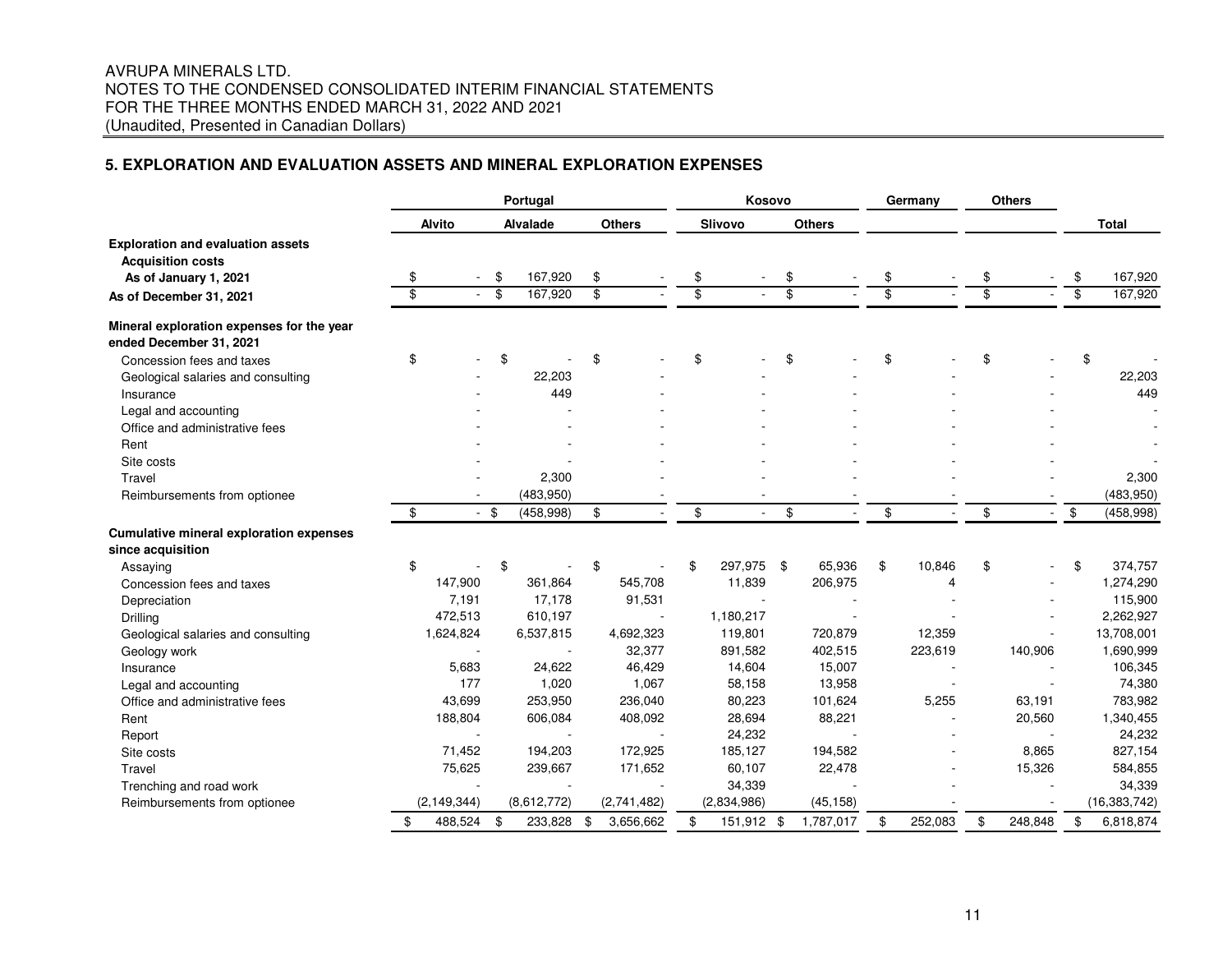#### **Portugal**

Licenses have varying required work commitments and carry a 3% Net Smelter Return ("NSR") payable to the government of Portugal.

#### Alvalade:

On November 19, 2019, the Company and MAEPA (collectively the "Company") and Minas de Aguas Teñidas, S.A. ("MATSA") and its wholly-owned subsidiary EUL (collectively "MATSA") entered into an Earn-In Joint Venture Agreement (the "Agreement") in respect of the Alvalade project. Pursuant to the Agreement, PorMining, Unipessoal Lda. ("PorMining") was incorporated on December 17, 2019 to hold assets and develop mineral rights (both as defined) and EUL can earn up to an 85% interest in PorMining. The earning of this interest, subsequent arrangements that may be entered into to explore the assets and, if warranted, the development of one or more projects are referred to as the "Transaction".

On March 27, 2020, MAEPA and EUL entered into a Quota Transfer Agreement pursuant to which MAEPA split its 100% interest in the share capital of PorMining into two quotas, representing 51% and 49% of the company's share capital, and sold the 51% quota to EUL for the nominal value of  $€510$ .

On March 27, 2020, the Company, MAEPA, MATSA and EUL entered into the PorMining Lda. Shareholders' Agreement (the "Agreement"). Pursuant to the Agreement:

- PorMining has five directors. From the effective date until the second option exercise date, three will be nominated by EUL and two by MAEPA. Thereafter, four will be nominated by EUL and one will be nominated by MAEPA. Upon the occurrence of the 51/49 Phase and thereafter, EUL is entitled to nominate three directors and MAEPA two directors. In the event of dilution of the interest of EUL or MAEPA, each will be entitled to proportional representation (as described) equal to its then interest;
- In the event that EUL and/or MAEPA wish to sell or transfer their shares in PorMining, PorMining has a right of first refusal to purchase all or a portion of the shares. To the extent that PorMining does not exercise its right of first refusal to all of the shares, each of EUL and/or MAEPA has a right of first refusal; and
- The Agreement will terminate at such time as there is a final decision regarding the dissolution and liquidation of PorMining, the parties mutually agree on the termination of the Agreement or as provided for under the Earn-In Joint Venture Agreement.

The effective date of the Transaction is the date that PorMining receives (received on June 15, 2020) the mineral rights in its name from the General Directorate of Energy and Geology of Portugal ("DGEG"). The Transaction is comprised of the following phases:

- Phase I First Option;
- Phase II Second Option;
- 51/49 Phase; and
- Phase III Development and Operation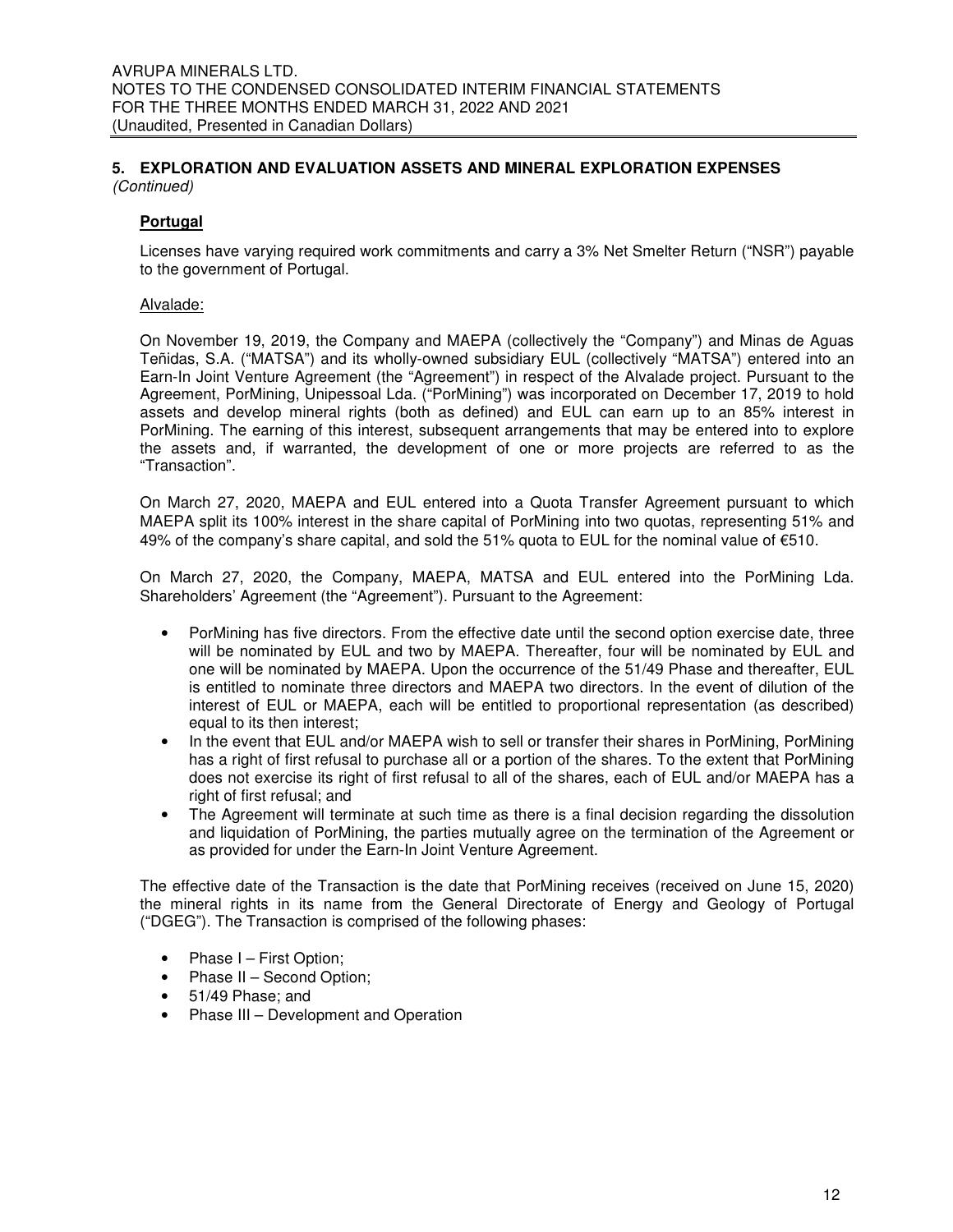#### Alvalade: (Continued)

#### Phase I – First Option

Phase I commences on the effective date and continues until the first to occur of the first option exercise date and the termination of the first option. During Phase I, MAEPA will grant EUL the sole and exclusive right to hold an undivided 51% interest in PorMining (the first option) for at least three years from the effective date or the issue (issued on June 15, 2020) of the Experimental Exploitation License (the "EEL") by DGEG to PorMining. EUL's right to maintain its 51% interest is conditional upon MATSA:

- Paying  $\epsilon$ 400,000 to the Company on or before the effective date ( $\epsilon$ 200,000 was received in December 2019 and the remaining €200,000 was received in June 2020);
- Funding or providing the necessary financial instrument to cover the guarantee, which will be returned to MATSA following the release of the guarantee by DGEG (funded €100,000 in June 2020); and
- Funding expenditures (the first option expenditures) on the mineral rights in an aggregate amount of €2,400,000 (€1,200,000 within the first 12 months following the effective date [met] and €1,200,000 in the next 24 months [met]) on or before three years from the effective date or the issue of the EEL.

Funding of the first option expenditures is solely at MATSA's discretion and MATSA may elect to terminate the first option at any time by delivering notice (the first option termination notice) to the Company. MATSA may elect to accelerate the funding of the first option expenditures in order to exercise the first option at an earlier date. If there is a shortfall in the first option expenditures, MATSA may elect to pay such amount on or before the end of the three-year period and the first option expenditures will be deemed to have been satisfied.

Upon MATSA completing all of the requirements of the first option, EUL will have unconditionally earned the 51% interest in PorMining. If the first option is terminated, MAEPA will acquire the 51% interest from EUL for a nominal value, the shares will be cancelled and MAEPA will hold a 100% interest in PorMining.

During Phase I, MAEPA will act as the operator of the mineral rights. PorMining will pay MAEPA an operator's fee equal to €100,000 per year, paid monthly starting June 16, 2020, funded by MATSA and which shall form part of the first option expenditures. During the three months ended March 31, 2021, €25,000 (\$36,898) was received and has been included in reimbursements from optionee. In all other phases, PorMining will be the operator unless it appoints another person to act as operator. The operator is responsible for developing and submitting work programs to the technical committee or the board of directors for consideration and approval and to implement work programs when approved according to the approved budget. The technical committee is comprised of two representatives from each of EUL and MAEPA and will be in effect until the first option exercise date. Thereafter, the board of directors will make all decisions with respect to the mineral rights.

During Phase I, EUL will fund 100% of all maintenance payments (as defined) and approved work programs.

As of March 31, 2022, MATSA has funded a total of €2,500,000 on the Alvalade project, including the €100,000 guarantee with DGEG.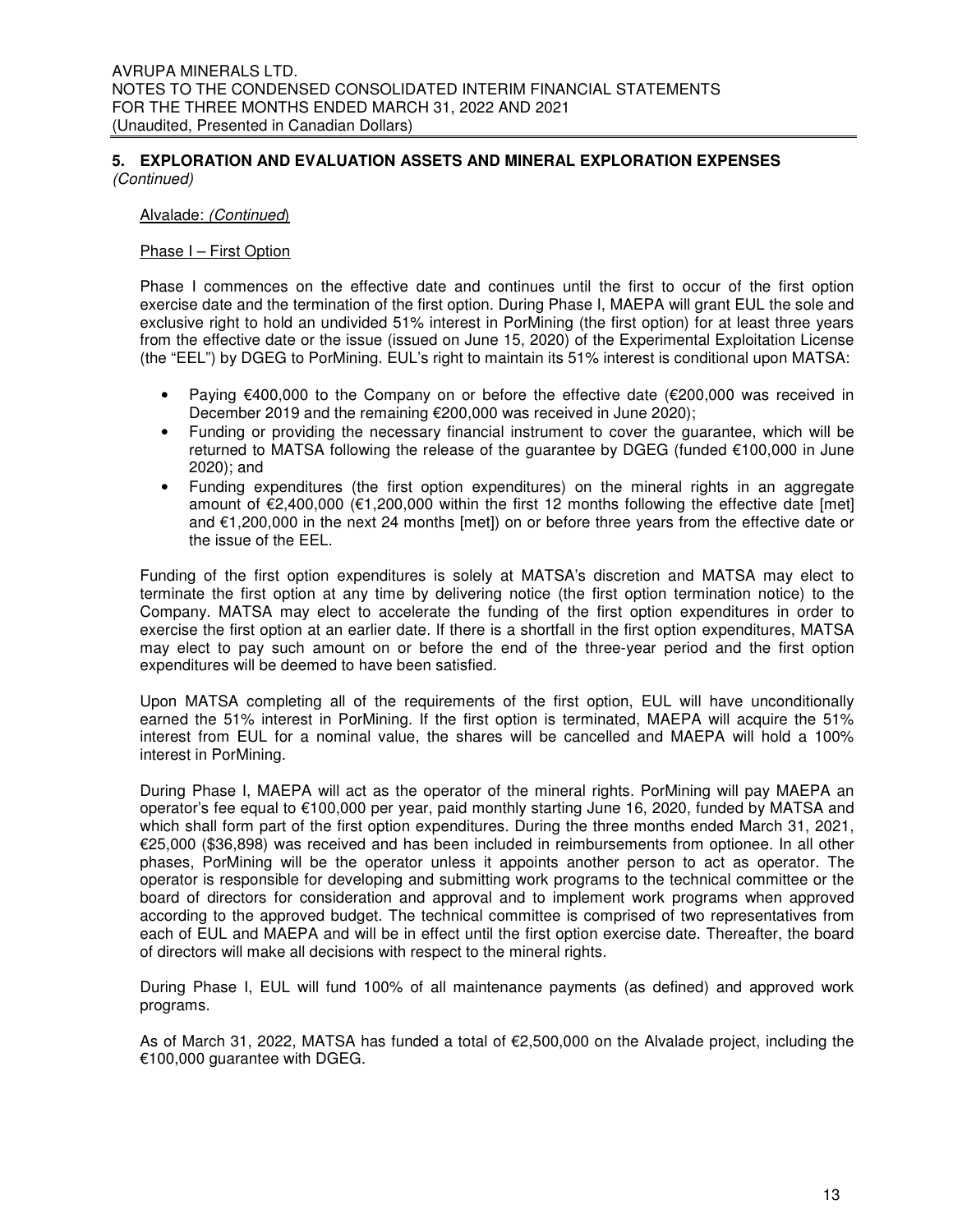#### Alvalade: (Continued)

#### Phase II – Second Option

Phase II commences on the first option exercise date and continues until the first to occur of the second option exercise date and the termination of the second option. On the first option exercise date, the Company will grant EUL the sole and exclusive right and option to acquire an additional 34% (for an aggregate 85% interest) in PorMining (the second option). EUL's right to exercise the second option is conditional on MATSA satisfying the second option conditions as follows:

- Preparing, funding and delivering to PorMining a feasibility study on the mineral rights within five years of the issuance of the EEL or, provided that DGEG grants an extension to all or part of the EEL, the time period for when the second option conditions must be met shall be extended to a maximum of two additional years, for a total of seven years after the issuance of the original EEL;
- Making proper application for a mining license before the end of the term of the EEL; and
- Making all progress payments to Antofagasta as set out in the Debt Cancellation Agreement dated June 12, 2017 as follows:
	- $\circ$  US\$250,000 within 60 days after the date of a news release announcing a NI 43-101 compliant technical report having been completed and with results as defined;
	- $\circ$  US\$500,000 within 60 days after the date of a news release announcing completion of a feasibility study with results as defined;
	- $\circ$  US\$500,000 on the one-year anniversary of the date of the news release announcing the feasibility study noted above;
	- o US\$750,000 within 60 days of the commencement of commercial production;
	- $\circ$  US\$750,000 on the one-year anniversary of commencement of commercial production;
	- $\circ$  US\$750,000 on the second anniversary of commencement of commercial production; and
	- $\circ$  US\$750,000 on the third anniversary of commencement of commercial production.

The satisfaction of the second option conditions is solely at MATSA's discretion and MATSA may elect to terminate the second option at any time by delivering notice (the second option termination notice) to the Company. If the second option is terminated, EUL will be entitled to retain its 51% interest in PorMining, plus an additional 1% interest for every €735,294 of expenditures funded during Phase II and the 51/49 Phase will commence.

Upon MATSA satisfying the second option conditions, EUL automatically earns an additional 34% interest in PorMining for an aggregate interest of 85%.

During Phase II, EUL will fund 100% of all maintenance payments and approved work programs.

Subsequent to March 31, 2022, MATSA funded €300,000 on the Alvalade project.

#### 51/49 Phase

The 51/49 Phase commences on termination of the second option and continues until the deemed conversion of the interest of a party to a royalty. During the 51/49 Phase, PorMining will remain the operator subject to the terms of the Agreement and the shareholders' agreement and the activities of the parties with respect to the mineral rights will continue to be governed by the shareholder's agreement.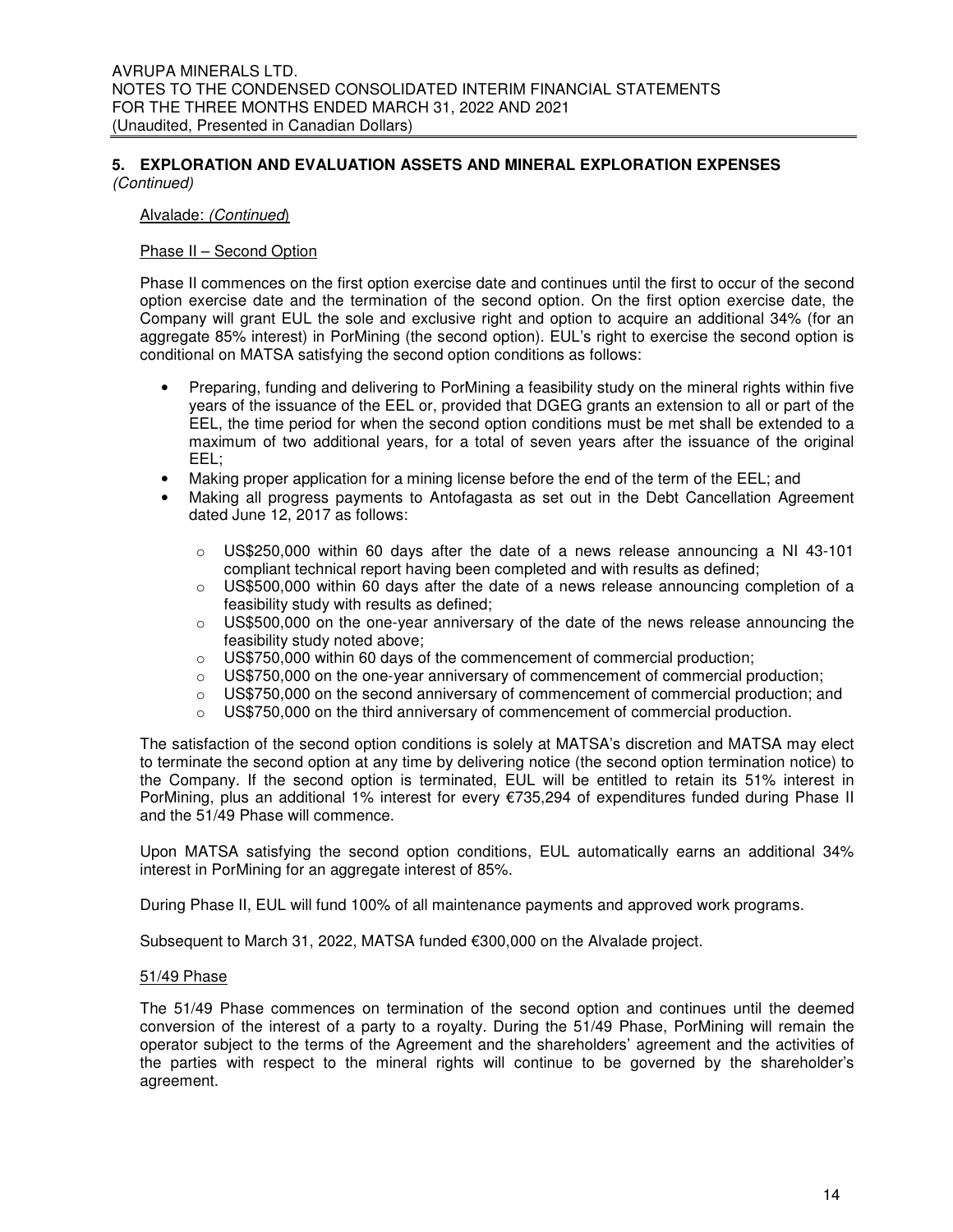#### Alvalade: (Continued)

If at any time after the 51/49 Phase has commenced EUL's interest is reduced to below 10% as a result of dilution calculations, its interest will be deemed to be converted to a 1.5% royalty, which royalty shall only be payable up to a maximum total payment of €13,000,000 after which it will no longer be applicable. Upon conversion to the royalty, EUL will have no further rights or interest in respect of the assets under the Agreement or the shareholders' agreement except for the royalty and the termination provisions apply.

If at any time during the 51/49 Phase MAEPA's interest is reduced to 15% as a result of dilution calculations, then its interest will be deemed to be converted to a 15% "carried interest" following which MAEPA will not be required to contribute to any further work programs and will not be subject to any further dilution until such time as a feasibility study has been prepared, at which point Phase III will have been deemed to have commenced and MAEPA will have to sell the option.

During the 51/49 Phase, the parties will fund the maintenance payments and contribute to the costs of any approved work and/or development programs in proportion to their proportionate share.

#### Phase III – Development and Operation

Phase III commences on the second option exercise date and continues until the deemed conversion of the interest of a party to a royalty. Within 90 days of the commencement of Phase III, the Company will transfer its 15% interest in PorMining to MATSA in consideration for €10,000,000 to be paid as follows:

- $\cdot$   $\in$  3,000,000 upon a construction decision being made by PorMining and all permits having been received from DGEG;
- $€3,000,000$  upon commencement of commercial production; and
- €4,000,000 upon the first anniversary of commencement of commercial production.

During Phase III, the parties will contribute their respective pro rata share of all approved work programs and budgets.

If at any time after Phase III has commenced MAEPA's interest is reduced to below 10% as a result of dilution calculations, its interest will be deemed to be converted to a 1.5% royalty as described above for EUL.

|                                            | <b>March 31, 2022</b> |    |        |  |
|--------------------------------------------|-----------------------|----|--------|--|
| Due from optionees<br>Alvalade - PorMining | \$<br>28.734          |    | 12,751 |  |
|                                            | \$<br>28.734          | \$ | 12.751 |  |
|                                            |                       |    |        |  |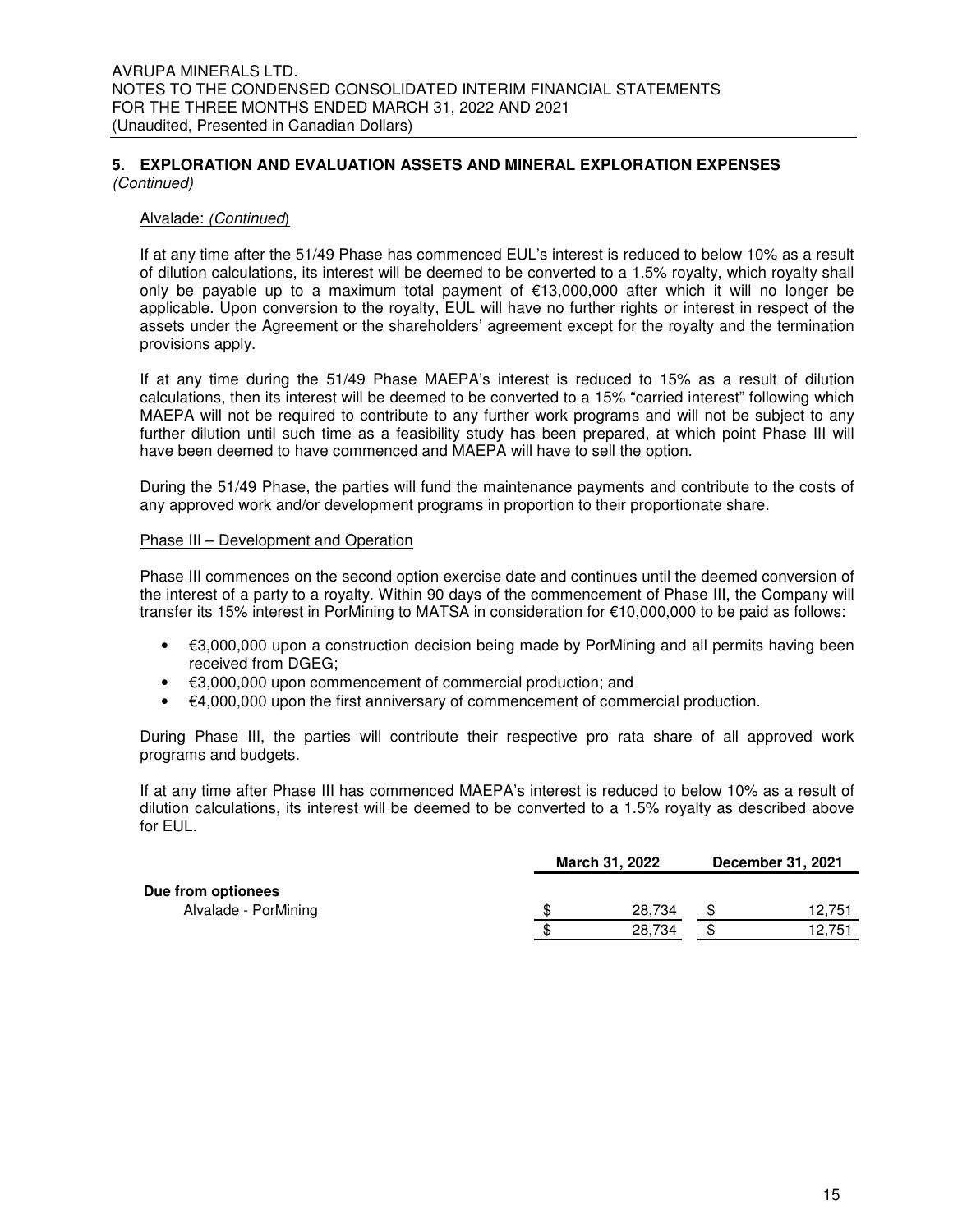#### **Kosovo**

#### Slivovo license:

Byrnecut International Limited ("Byrnecut") earned an 85% interest in the Slivovo property after forwarding \$2,834,986 (€2,000,000) for the Slivovo property to the Company and completing a Preliminary Feasibility Study ("PFS") by April 10, 2017. Byrnecut and the Company set up a joint venture entity known as Peshter Mining J.S.C. ("Peshter Mining") to reflect the 85:15 ownership and transferred the Slivovo license into Peshter Mining with Byrnecut being the operator. Avrupa's interest in Peshter Mining was subsequently diluted to below 10%, resulting in the Company's interest in Peshter Mining being converted into a 2% Net Smelter Return.

On December 31, 2019, the Company wrote down its interest in Slivovo by \$143,154 to \$1 as the Company was in negotiations with the Kosovo Mining Bureau, along with Byrnecut and Peshter Mining as to how to possibly extend the life of this license. During fiscal 2020, Byrnecut decided not to proceed with advancing Slivovo. Rather than dropping the license and potentially allowing a third party to stake the open land, Innomatik Exploration Kosovo LLC ("IEK"), Byrnecut and Peshter Mining entered into a binding term sheet (the "TS") whereby the parties set out the terms on which Peshter Mining would surrender the existing tenements, thereby enabling IEK to apply, as sole beneficial owner, for one or more tenements over the entirety of the tenement area. The license was officially released back to the government. In March 2021, the Company incorporated a wholly-owned subsidiary, AVU Kosova LLC, to apply for a new Slivovo exploration permit. In May 2022, the Company received a seven-year exploration permit.

As consideration for Byrnecut ensuring that Peshter Mining complies with its obligations under the TS, IEK must pay to Byrnecut milestone cash payments totaling €375,000 and milestone gold payments totaling 850 troy ounces of gold as follows:

#### Cash

- €125,000 within 30 days of the first to occur of the completion of a positive bankable feasibility study or the board of directors of IEK making a decision to proceed with the development of a commercial mining operation in respect of all or any part of the tenement area;
- €125,000 within 30 days of issue of a mining license in respect of all or any party of the tenement area; and
- €125,000 within 30 days of commencement of construction of a mine within the tenement area.

#### Gold

- 100 troy ounces within 30 days of commencement of commercial production ("CCP");
- 175 troy ounces within 30 days of the one-year anniversary of CCP;
- 250 troy ounces within 30 days of the two-year anniversary of CCP; and
- 325 troy ounces within 30 days of the three-year anniversary of CCP.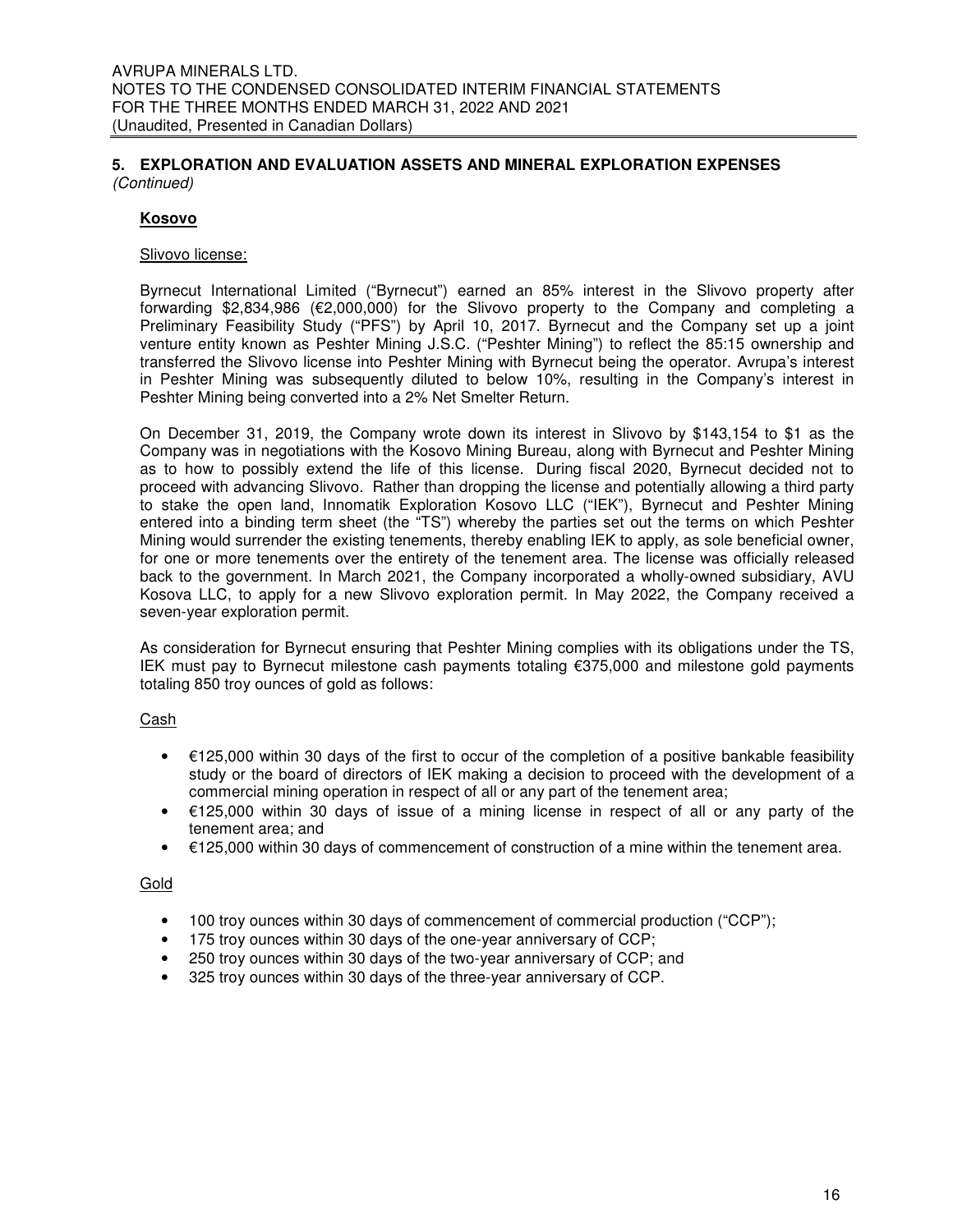#### **6. PROPERTY DEPOSITS / TAX DEPOSITS**

#### Property deposits:

As of March 31, 2022, the Company had a total of \$1,385 (€1,000) (December 31, 2021: \$1,439 (€1,000)) of cash pledged for its exploration licenses in Portugal. The advances to the Portuguese regulatory authorities are refundable to the Company, subject to completion of the work obligations described in the exploration license applications.

#### Tax deposits:

In November 2018, MAEPA paid €56,505 (\$88,201) in lieu of bank guarantees of €77,918 (\$121,625) to the Directora de Finanças de Braga in Portugal. This amount was comprised of €51,920 (\$81,044) in respect of stamp tax and  $\epsilon$ 4,585 (\$7,157) in respect of VAT. The stamp tax portion relates to the interpretation that intercompany advances received by MAEPA are financing loans and, accordingly, are subject to stamp tax. The VAT portion relates to certain invoices for vehicle usage and construction services. As of December 31, 2019, the Company estimated that the judicial review process would take approximately one year for the VAT claim and three to five years for the stamp tax claim and that the likelihood of success for each was 50%. As a result, tax deposits were written down by \$41,200 (€28,252) during the year ended December 31, 2019. During 2020, the judicial review ruled that approximately €1,971 VAT remained to be paid while the rest were annulled. The Company accepted this ruling. The Company is still waiting for a trial date regarding the stamp tax and it is estimated that the process can take another two to three years.

#### **7. ADVANCE, DEPOSIT AND INVESTMENT IN AKKERMAN FINLAND OY**

(a) On February 25, 2022, the Company signed a Share Purchase Agreement with Akkerman Exploration B.V. ("AEbv") to acquire up to a 100% ownership interest in Akkerman Finland OY ("AFOy"), an entity holding certain mineral rights (the "Property") in Finland.

The acquisition terms are as follow:

- The Company can earn an initial 49% interest in AFOy in Stage One by issuing 1,470,000 common shares (issued at a value of \$95,550), paying €150,000 (\$211,800) into AFOy for the purpose of paying existing shareholder loans (paid), and depositing €200,000 (\$285,518) into a dedicated account (paid), to be spent on exploration expenditures during the period between the completion of Stage One and the completion of Stage Two. The €200,000 (\$285,518) was recorded as an advance to AFOy as of March 31, 2022.
- As a Stage Two earn-in, the Company has the option, for a period of 12 months from the date of completion of Stage One, to acquire the remaining 51% interest in AFOy, bringing their total interest to 100%. The Company can exercise the Stage Two option by issuing a further 1,530,000 common shares, paying an additional €15,000 for the purposes of paying existing shareholder loans and accrued interest, and depositing an additional €200,000 into a dedicated account for further exploration expenditures.

During the period between Stage One and Stage Two, the Company will be the operator for all mining work conducted on the Property. During this same period, the Company and AEbv will form a technical committee comprised of one representative from each party, with AEbv's representative having the casting vote.

In connection with this transaction, during December 2021, the Company paid a  $\epsilon$ 10,000 (\$14,155) non-refundable deposit upon signing the initial letter agreement. This amount has been recorded as a deposit on the statement of financial position as at December 31, 2021. Upon signing the definitive agreement, the deposit was reclassified as Investment in AFOy.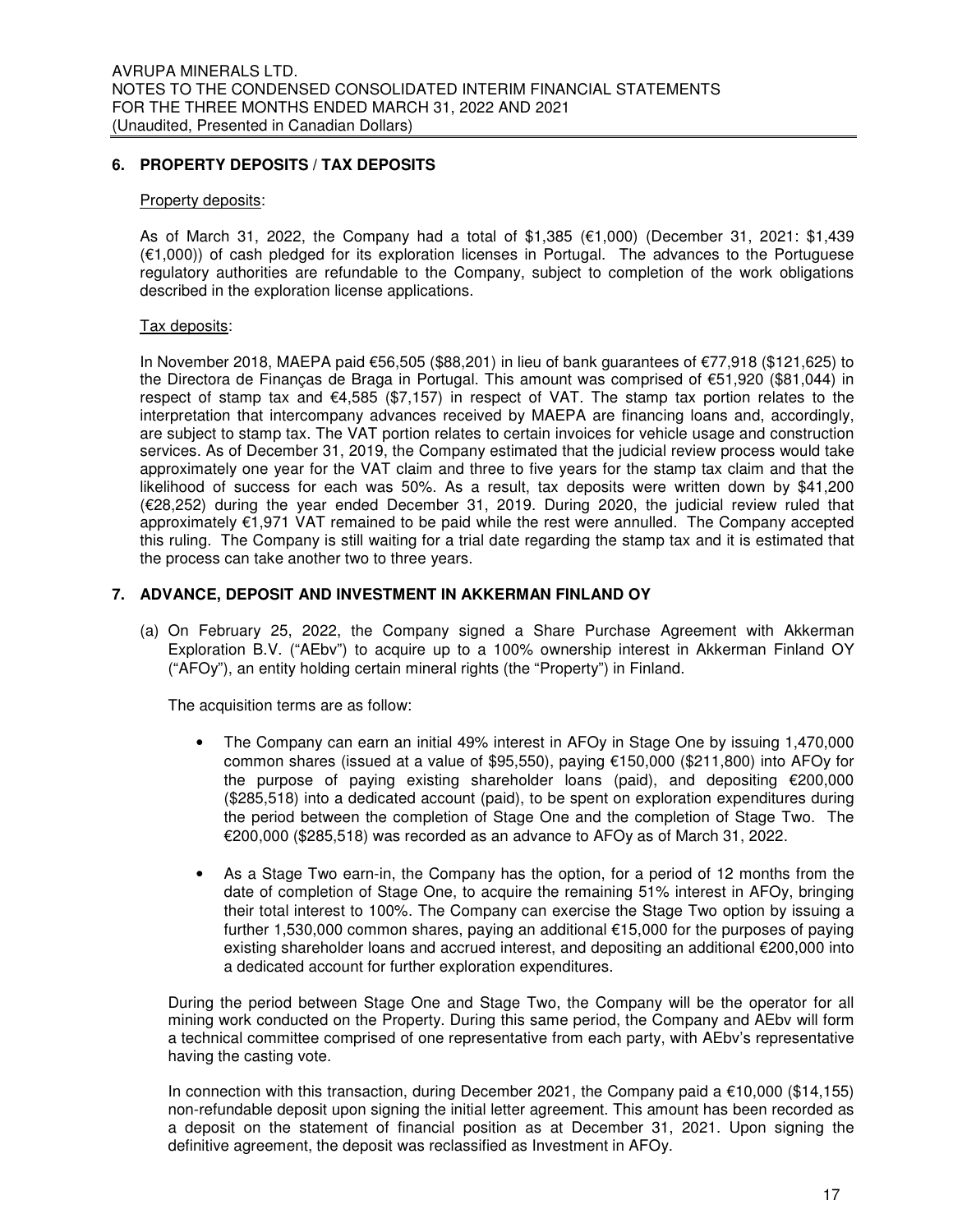#### **7. INVESTMENT IN AKKERMAN FINLAND OY** (Continued

| As at January 1, 2021                |                  | \$      |
|--------------------------------------|------------------|---------|
| Non-refundable deposit               |                  | 14,155  |
| As at December 31, 2021              |                  | 14.155  |
| Payment - initial 49% interest       |                  | 211,800 |
| Issued shares - initial 49% interest | Note $8(b)(iii)$ | 95.550  |
| Loss on investment in AFOy           |                  | (3,998) |
| As at March 31, 2022                 |                  | 317,507 |

#### **8. CAPITAL AND RESERVES**

(a) Authorized:

At March 31, 2022, the authorized share capital was comprised of an unlimited number of common shares. The common shares do not have a par value. All issued shares are fully paid.

- (b) Share issuances:
	- i. On February 28, 2022, the Company completed a non-brokered private placement by issuing 16,666,667 units ("Unit") at a price of \$0.075 per Unit for gross proceeds of \$1,250,000. Each Unit consists of one common share and one non-transferable warrant. Each warrant entitles the holder to purchase one additional common share at a price of \$0.125 until February 28, 2025. The warrants were ascribed a value of \$554,525. The Company paid finder's fee of \$30,938 and issued 412,500 finder's warrants. Each finder's warrant is exercisable into one common share at \$0.075 until August 28, 2023. These finder's warrants were ascribed a value of \$19,841. The Company incurred additional share issue costs in the amount of \$26,200 in connection with the financing.
	- ii On February 28, 2022, the Company issued 3,800,000 shares at a price of \$0.075 per share to settle outstanding debt for \$285,000.
	- iii On March 3, 2022, the Company issued 1,470,000 shares to earn an initial 49% interest in AFOy (Note 7).
- (c) Share Purchase Option Compensation Plan:

The Company has established a stock option plan whereby the Company may grant options to directors, officers, employees and consultants of up to 10% of the common shares outstanding at the time of grant. The exercise price, term and vesting period of each option are determined by the board of directors within regulatory guidelines.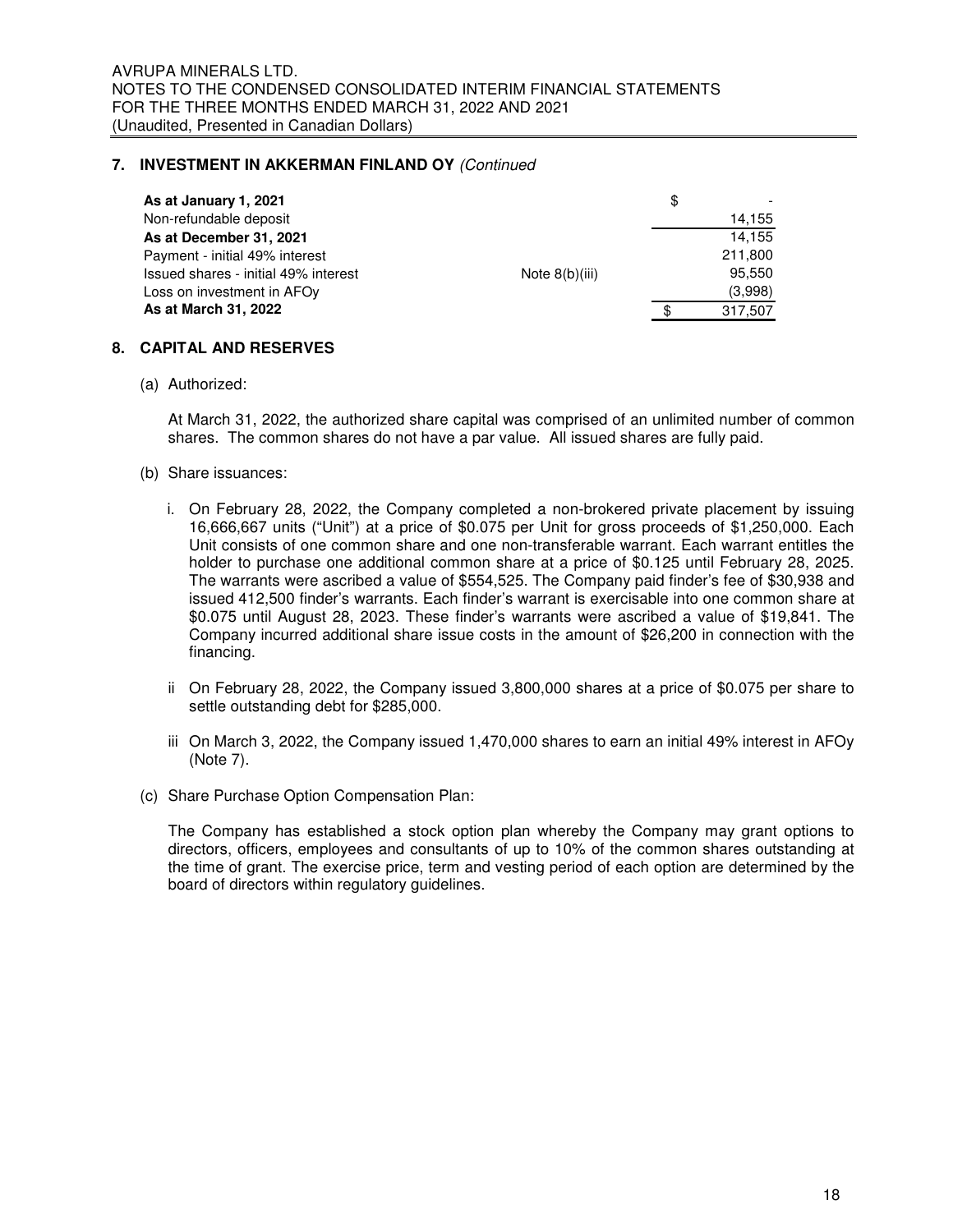#### **8. CAPITAL AND RESERVES** (Continued)

(c) Share Purchase Option Compensation Plan: (Continued)

Stock option transactions and the number of stock options for the three months ended March 31, 2022 are summarized as follows:

|                                    | Exercise | December 31,             |           |           | Expired/  | March 31, |
|------------------------------------|----------|--------------------------|-----------|-----------|-----------|-----------|
| Expiry date                        | price    | 2021                     | Granted   | Exercised | cancelled | 2022      |
| April 26, 2022 <sup>(1)</sup>      | \$0.40   | 327.500                  |           |           |           | 327,500   |
| March 14, 2023                     | \$0.40   | 450,000                  |           |           |           | 450,000   |
| March 26, 2023                     | \$0.40   | 10,000                   |           |           |           | 10,000    |
| January 7, 2024                    | \$0.20   | 45,750                   |           |           |           | 45,750    |
| March 14, 2027                     | \$0.08   | $\overline{\phantom{0}}$ | 1,575,000 |           |           | 1,575,000 |
| Options outstanding                |          | 833,250                  | 1,575,000 |           |           | 2,408,250 |
| Options exercisable                |          | 833,250                  | 1,575,000 |           |           | 2,408,250 |
| Weighted average<br>exercise price |          | \$0.39                   | \$0.08    | \$Nil     | \$Nil     | \$0.19    |

 $(1)$  Subsequently, these options expired unexercised.

As of March 31, 2022, the weighted average contractual remaining life is 3.47 years (December 31,  $2021 - 0.90$  years).

Stock option transactions and the number of stock options for the year ended December 31, 2021 are summarized as follows:

|                                    | Exercise | December 31, |         |           | Expired/   | December 31, |
|------------------------------------|----------|--------------|---------|-----------|------------|--------------|
| Expiry date                        | price    | 2020         | Granted | Exercised | cancelled  | 2021         |
| September 26, 2021                 | \$0.72   | 393,750      |         |           | (393,750)  |              |
| April 26, 2022 <sup>(1)</sup>      | \$0.40   | 327,500      |         |           |            | 327,500      |
| March 14, 2023                     | \$0.40   | 450,000      |         |           |            | 450,000      |
| March 26, 2023                     | \$0.40   | 10.000       |         |           |            | 10,000       |
| January 7, 2024                    | \$0.20   | 45,750       |         |           |            | 45,750       |
| Options outstanding                |          | 1,227,000    |         |           | (393,750)  | 833,250      |
| Options exercisable                |          | 1.227.000    | -       |           | (393, 750) | 833,250      |
| Weighted average<br>exercise price |          | \$0.50       | \$Nil   | \$Nil     | \$0.72     | \$0.39       |

The weighted average assumptions used to estimate the fair value of options the three months ended March 31, 2022 and 2021 were:

|                         | 2022    | 2021 |
|-------------------------|---------|------|
| Risk-free interest rate | 1.34%   | n/a  |
| Expected life           | 5 years | n/a  |
| Expected volatility     | 144.13% | n/a  |
| Expected dividend yield | Nil     | n/a  |

Option pricing models require the input of highly subjective assumptions including the expected price volatility. Changes in the subjective input assumptions can materially affect the fair value estimate, and therefore the existing models do not necessarily provide a reliable measure of the fair value of the Company's share purchase options.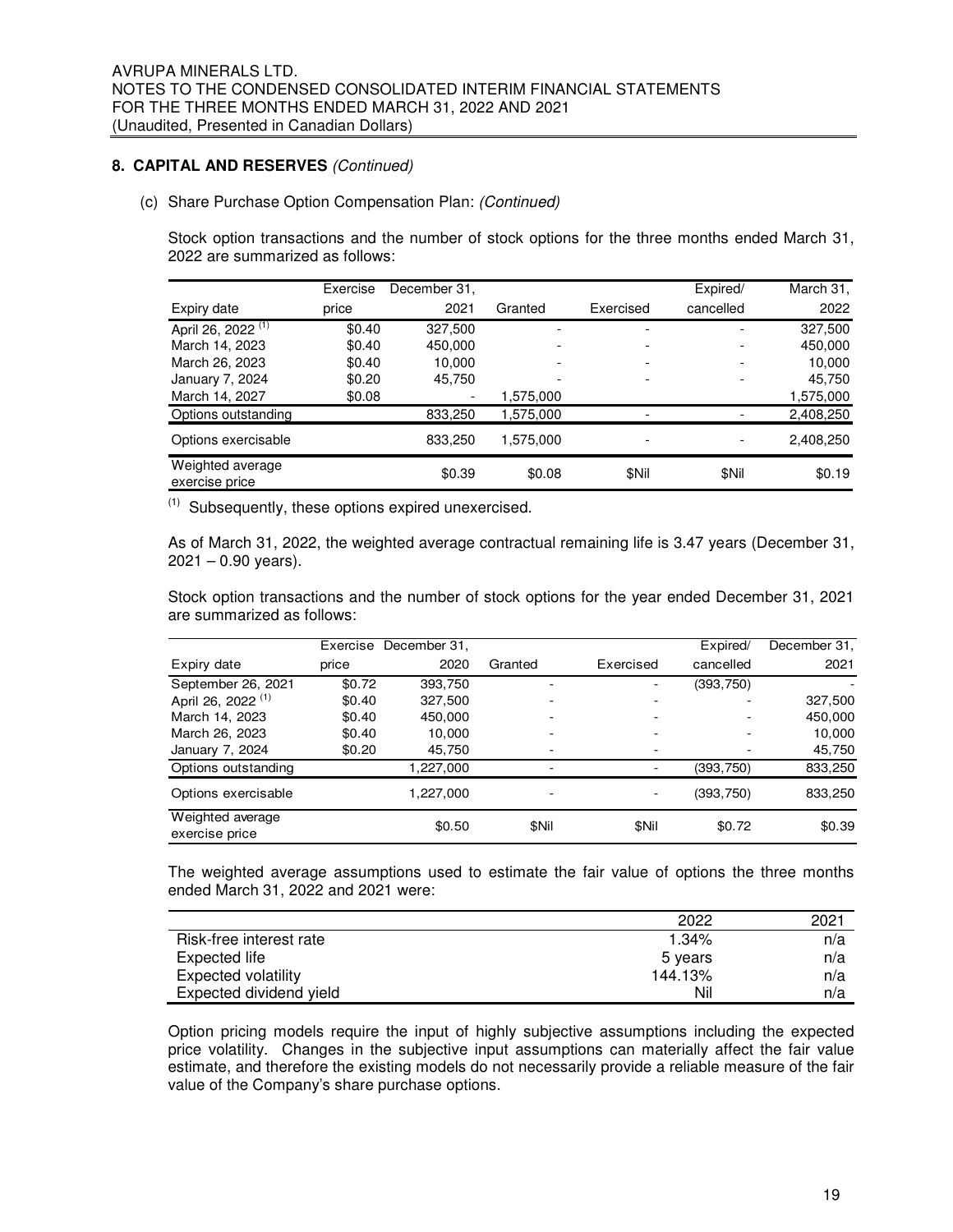#### **8. CAPITAL AND RESERVES** (Continued)

#### (d) Finder's Options

The continuity of finder's options for three months ended March 31, 2022 is as follows:

|                                    | Exercise | December 31.             |               |                          |                          | March 31, |
|------------------------------------|----------|--------------------------|---------------|--------------------------|--------------------------|-----------|
| Expiry date                        | price    | 2021                     | <b>Issued</b> | Exercised                | Expired                  | 2022      |
| August 28, 2023                    | \$0.075  | $\overline{\phantom{0}}$ | 412.500       | $\overline{\phantom{0}}$ | $\overline{\phantom{a}}$ | 412,500   |
| Outstanding                        |          | $\overline{\phantom{0}}$ | 412,500       | $\overline{\phantom{0}}$ | $\overline{\phantom{a}}$ | 412,500   |
| Weighted average<br>exercise price |          | \$Nil                    | \$0.075       | \$Nil                    | \$Nil                    | \$0.075   |

As of March 31, 2022, the weighted average contractual remaining life is 1.41 years.

The weighted average assumptions used to estimate the fair value of finder's options the three months ended March 31, 2022 and 2021 were:

|                            | 2022      | 2021 |
|----------------------------|-----------|------|
| Risk-free interest rate    | 0.49%     | n/a  |
| Expected life              | 1.5 years | n/a  |
| <b>Expected volatility</b> | 149.50%   | n/a  |
| Expected dividend yield    | Nil       | n/a  |

#### (e) Warrants:

The continuity of warrants for three months ended March 31, 2022 is as follows:

|                                    | Exercise | December 31,             |               |                          |                          | March 31,  |
|------------------------------------|----------|--------------------------|---------------|--------------------------|--------------------------|------------|
| Expiry date                        | price    | 2021                     | <b>Issued</b> | Exercised                | Expired                  | 2022       |
| February 25, 2022 <sup>(1)</sup>   | \$0.400  | 500.000                  |               | -                        | (500,000)                |            |
| October 23, 2023                   | \$0.200  | 4.219.641                |               | $\overline{\phantom{0}}$ |                          | 4,219,641  |
| February 28, 2025                  | \$0.125  | $\overline{\phantom{0}}$ | 16,666,667    | $\overline{\phantom{0}}$ | $\overline{\phantom{0}}$ | 16,666,667 |
| Outstanding                        |          | 4,719,641                | 16,666,667    | ٠                        | (500,000)                | 20,886,308 |
| Weighted average<br>exercise price |          | \$0.22                   | \$0.125       | \$Nil                    | \$Nil                    | \$0.14     |

 $(1)$  These warrants have a forced exercise price. If the closing price of the Company's shares is \$0.20 or greater for a period of 20 consecutive trading days, the warrants will expire on the earlier of the 30<sup>th</sup> day after such notice is given and the original expiry date.

As of March 31, 2022, the weighted average contractual life is 2.64 years (December 31, 2021 – 1.64 years).

The continuity of warrants for the year ended December 31, 2021 is as follows:

|                                     | Exercise | December 31, |        |                          |             | December 31, |
|-------------------------------------|----------|--------------|--------|--------------------------|-------------|--------------|
| Expiry date                         | price    | 2020         | Issued | Exercised                | Expired     | 2021         |
| November 9, 2021 <sup>(1)</sup>     | \$0.40   | 2,500,000    |        | $\overline{\phantom{0}}$ | (2,500,000) |              |
| December 17, 2021 <sup>(1)</sup>    | \$0.40   | 1,160,000    |        | ٠                        | (1,160,000) |              |
| December 18, 2021                   | \$0.20   | 455.000      |        | $\overline{\phantom{0}}$ | (455,000)   |              |
| February 25, 2022 <sup>(1)(2)</sup> | \$0.40   | 500,000      |        | $\overline{\phantom{0}}$ |             | 500,000      |
| October 23, 2023                    | \$0.20   | 4,219,641    |        |                          |             | 4,219,641    |
| Outstanding                         |          | 8,834,641    |        | $\overline{\phantom{a}}$ | (4,115,000) | 4,719,641    |
| Weighted average<br>exercise price  |          | \$0.29       | \$Nil  | \$Nil                    | \$0.38      | \$0.22       |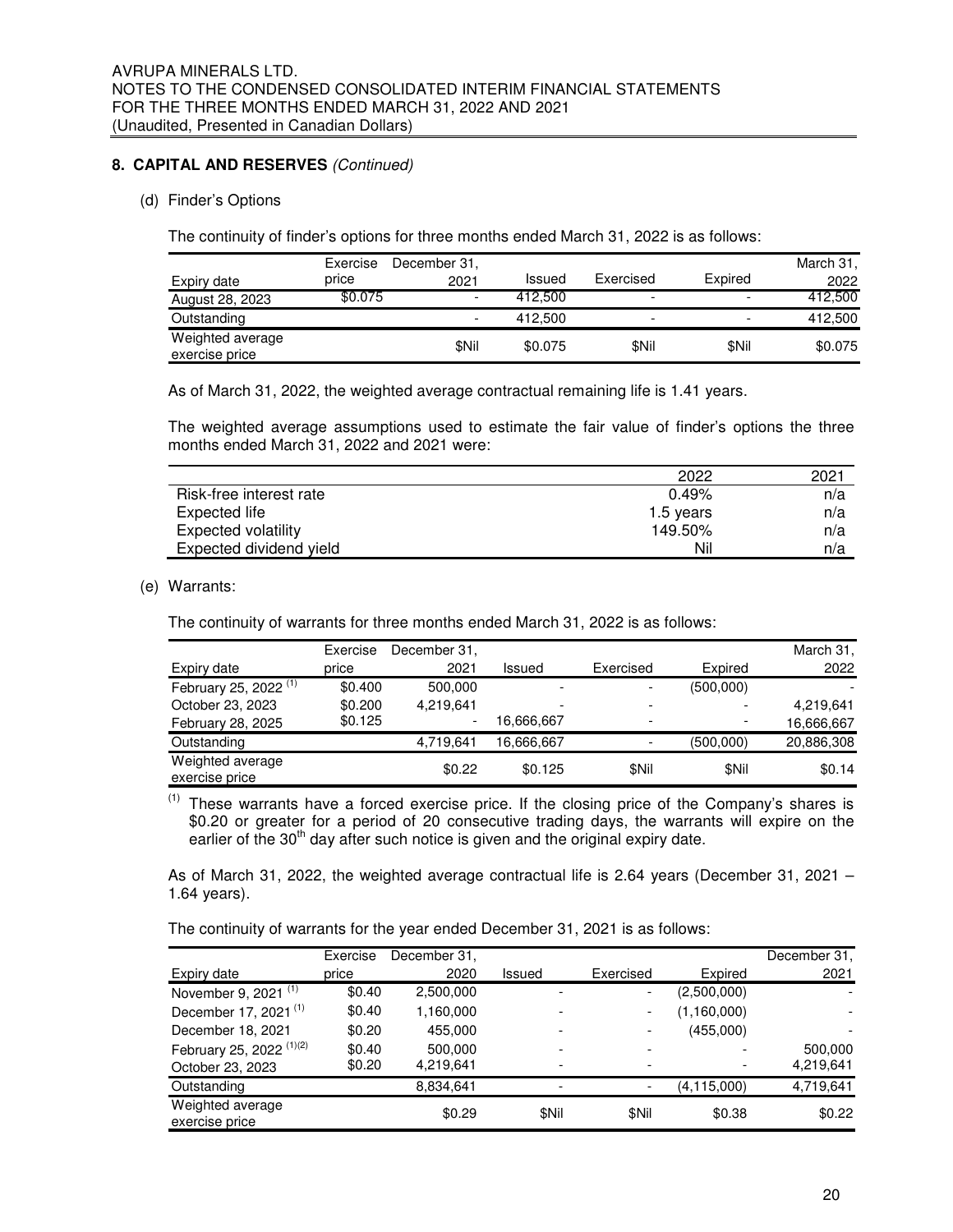#### **8. CAPITAL AND RESERVES** (Continued)

#### (e) Warrants: (Continued)

The weighted average assumptions used to estimate the fair value of warrants for the three months ended March 31, 2022 and 2021:

|                         | 2022    | 2021 |
|-------------------------|---------|------|
| Risk-free interest rate | 0.88%   | n/a  |
| Expected life           | 3 years | n/a  |
| Expected volatility     | 161.98% | n/a  |
| Expected dividend yield | Nil     | n/a  |

#### **9. RELATED PARTY TRANSACTIONS AND BALANCES**

The aggregate value of transactions and outstanding balances relating to key management personnel and entities over which they have control or significant influence were as follows:

|                                                                 | Short-term<br>employee<br>benefits | Post-<br>employment<br>benefits | Other long-<br>term benefits | Termination<br>benefits | Other<br>expenses | Share-based<br>payments |      | Total  |
|-----------------------------------------------------------------|------------------------------------|---------------------------------|------------------------------|-------------------------|-------------------|-------------------------|------|--------|
|                                                                 |                                    |                                 |                              |                         |                   |                         |      |        |
| Paul W. Kuhn (d)<br>Chief Executive Officer,<br><b>Director</b> | \$<br>$37,500$ \$                  | Nil \$                          | Nil \$                       | $Nil$ \$                | $Nil$ \$          | 12,460                  | \$   | 49,960 |
| Winnie Wong                                                     |                                    |                                 |                              |                         |                   |                         |      |        |
| <b>Chief Financial Officer</b>                                  | \$<br>$Nil$ \$                     | $Nil$ \$                        | $Nil$ \$                     | $Nil$ \$                | $Nil$ \$          | 12,460                  | \$   | 12,460 |
| Mark T. Brown                                                   |                                    |                                 |                              |                         |                   |                         |      |        |
| <b>Director</b>                                                 | \$<br>$Nil$ \$                     | Nil \$                          | Nil \$                       | $Nil$ \$                | Nil \$            | 12,460                  | \$   | 12,460 |
| Paul L. Nelles <sup>(c)</sup>                                   |                                    |                                 |                              |                         |                   |                         |      |        |
| <b>Director</b>                                                 | \$<br>$Nil$ \$                     | Nil \$                          | $Nil$ \$                     | $Nil$ \$                | $Nil$ \$          | 12,460                  | \$   | 12,460 |
| Paul Dircksen                                                   |                                    |                                 |                              |                         |                   |                         |      |        |
| Director                                                        | \$<br>Nil \$                       | Nil \$                          | Nil \$                       | $Nil$ \$                | $Nil$ \$          | 12,460                  | \$   | 12,460 |
| <b>Frank Hogel</b>                                              |                                    |                                 |                              |                         |                   |                         |      |        |
| <b>Director</b>                                                 | \$<br>$Nil$ \$                     | Nil \$                          | $Nil$ \$                     | Nil \$                  | $Nil$ \$          | 12,460                  | l \$ | 12,460 |

For the three months ended March 31, 2022

| For the three months ended March 31, 2021 |  |
|-------------------------------------------|--|
|-------------------------------------------|--|

|                                                                            | Short-term<br>employee<br>benefits |             | Post-<br>employment<br>benefits | Other long-<br>term benefits |         | Termination<br>benefits |  | Other<br>expenses |  | Share-based<br>payments |  | Total  |
|----------------------------------------------------------------------------|------------------------------------|-------------|---------------------------------|------------------------------|---------|-------------------------|--|-------------------|--|-------------------------|--|--------|
| Paul W. Kuhn <sup>(d)</sup><br>Chief Executive Officer,<br><b>Director</b> |                                    | $37,500$ \$ | Nill                            |                              | Nill \$ | Nil                     |  | Nil               |  | <b>Nil</b>              |  | 37,500 |

#### Related party liabilities

|                                         |                                                                      | Three months ended |              |               |     |                        |
|-----------------------------------------|----------------------------------------------------------------------|--------------------|--------------|---------------|-----|------------------------|
|                                         | Services / Advances                                                  | March 31,          | March 31,    | As at         |     | As at                  |
|                                         |                                                                      | 2022               | 2021         | March 31.     |     | December 31,           |
| Amounts due to:                         |                                                                      |                    |              |               |     |                        |
| Pacific Opportunity<br>Capital Ltd. (a) | Rent, management,<br>accounting, marketing and<br>financing services | \$<br>49,750       | \$<br>23,550 | \$<br>108,895 | \$  | 534,488 <sup>(b)</sup> |
| Paul W. Kuhn (d)                        | Consulting and share-based<br>payment                                | \$<br>49,960       | \$<br>37,500 | 41,617        | \$  | 122,140 $^{(e)}$       |
| Paul L. Nelles <sup>(c)</sup>           | Salaries and share-based<br>payment                                  | \$<br>12,460       | \$<br>Nil    | \$<br>13,853  | \$  | 14,391                 |
| <b>TOTAL:</b>                           |                                                                      | 112,170            | \$<br>61,050 | 164,365       | \$. | 671,019                |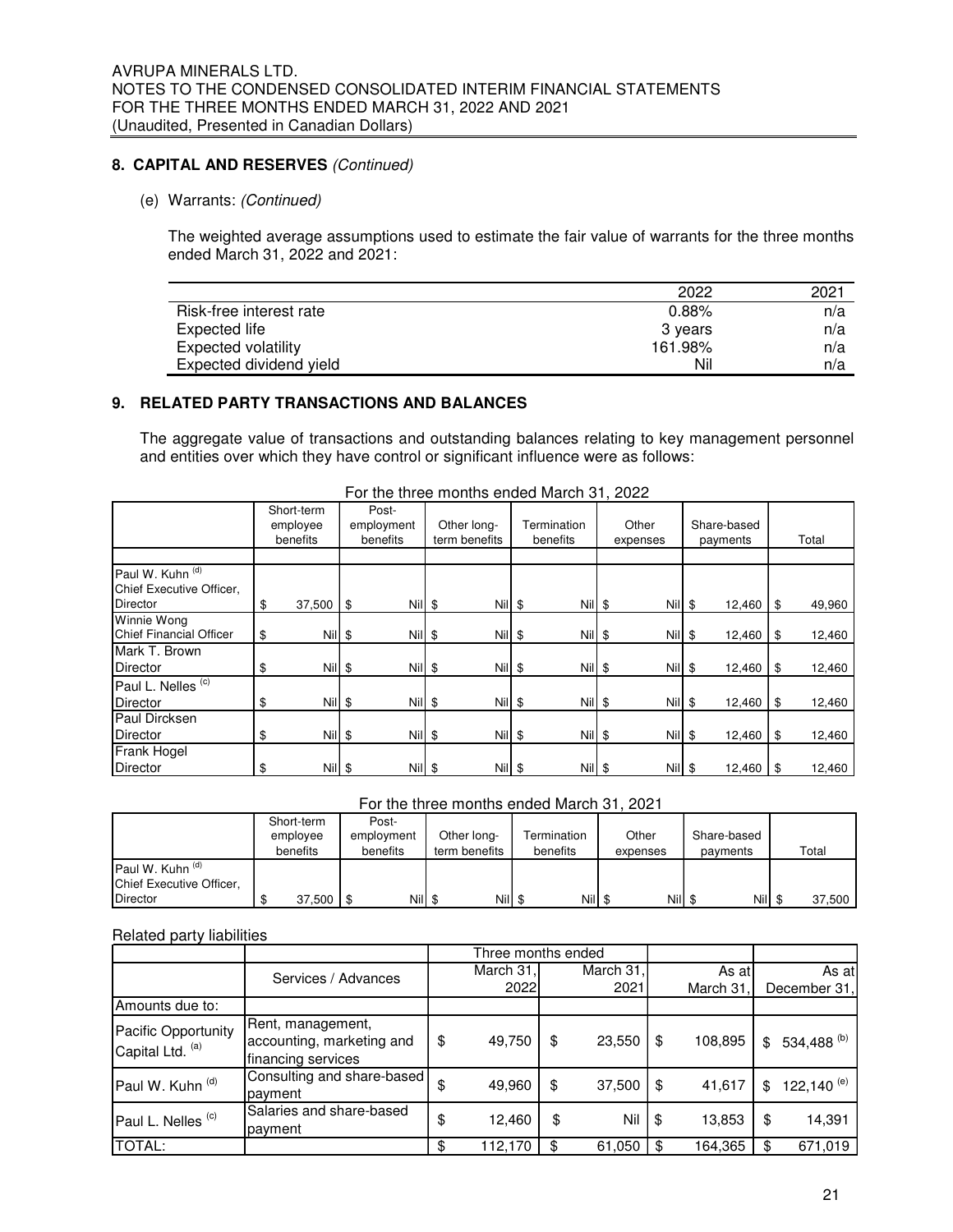#### **9. RELATED PARTY TRANSACTIONS AND BALANCES** (continued)

- (a) Pacific Opportunity Capital Ltd., a company controlled by a director of the Company.
- (b) Includes a \$56,008 advance, that is non-interest bearing without specific terms of repayment. On February 28, 2022, the Company settled \$210,000 of this amount by issuing 2,800,000 shares (Note 8(b)).
- (c) Paul L. Nelles is a director of Innomatik.
- (d) On June 1, 2019, the Company entered into a Contract for Services (the "Contract") with a contractor to serve as the Company's president and chief executive officer. The contractor is responsible for providing technical oversight and guidance, establishing corporate goals and objectives and setting and implementing corporate strategies. Pursuant to the Contract:
	- The contractor will receive a fee of \$12,500 per month and a rent allowance of  $\epsilon$ 4,000 for the first four months;
	- If the Company is substantially sold or has a change of control (as defined), the contractor will receive a payment equal to two years of fees; and
	- The contract remains effective until terminated in writing by either the Company or the contractor. The Company may terminate the contract at any time without notice or payment in lieu thereof for cause or at any time without cause by providing six months' written notice or by paying the contractor in lieu of notice. The contractor may terminate the contract at any time by providing the Company with three months' written notice.
- (e) On February 28, 2022, the Company settled \$75,000 of this amount by issuing 1,000,000 shares (Note 8(b)).

#### **10. LONG-TERM LOAN**

In March 2017, the Company entered into a long-term loan to purchase a used vehicle. The long-term loan is repayable in monthly payments totalling \$619 (€447) as of March 31, 2022, including interest calculated at 5.635%, and maturing on April 5, 2022.

|                                         | March 31, 2022           |   | December 31, 2021 |             |   |       |
|-----------------------------------------|--------------------------|---|-------------------|-------------|---|-------|
| Long-term loan                          | \$<br>612                | € | 442               | \$<br>2,524 | € | 1,754 |
| Less: current portion of long-term loan | 612                      |   | 442               | 2,524       |   | 1,754 |
|                                         | $\overline{\phantom{0}}$ | € |                   |             | € |       |
| Payment schedule of long-term loan      |                          |   |                   |             |   |       |
| Year 1                                  | 619                      | € | 447               | \$<br>2,572 | € | 1,787 |
|                                         | 619                      |   | 447               | 2,572       |   | 1,787 |
| Less: imputed interest                  | 3                        |   | 2                 | 31          |   | 21    |
| Other fees                              | 4                        |   | З                 | 17          |   | 12    |
|                                         | 612                      | € | 442               | \$<br>2,524 | € | 1.754 |

#### **11. LOSS PER SHARE**

#### Basic and diluted loss per share

The calculation of basic and diluted loss per share for the three months ended March 31, 2022 was based on the loss attributable to common shareholders of \$173,987 (2021 – \$91,968) and a weighted average number of common shares outstanding of 40,245,050 (2021 – 32,738,087).

Diluted loss per share did not include the effect of 2,408,250 share purchase options, 412,500 finder's options and 20,886,308 warrants outstanding as at three months end March 31, 2022 (2021 – 1,227,000 share purchase options and 8,834,641 warrants) as they are anti-dilutive.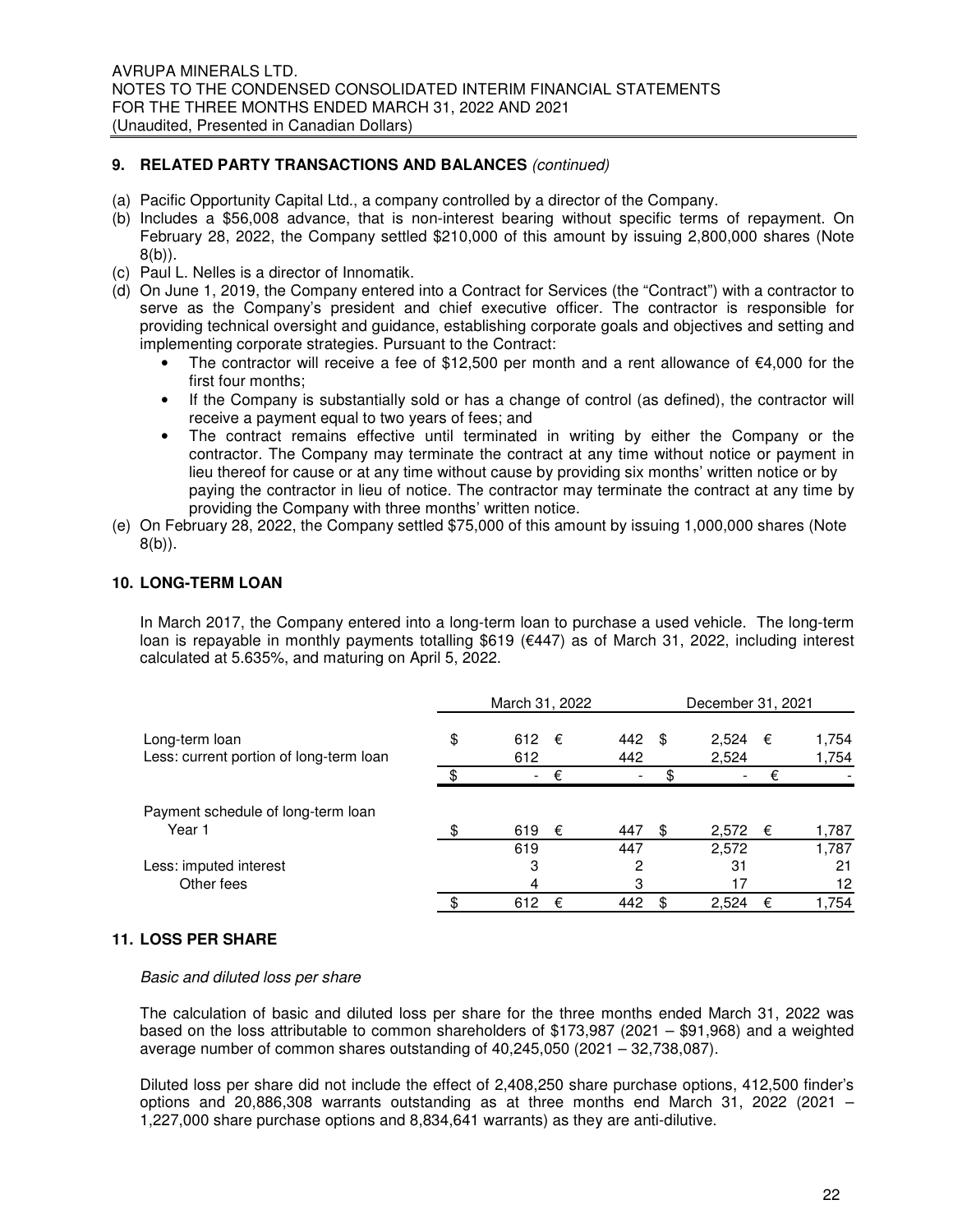#### **12. FINANCIAL INSTRUMENTS**

The fair values of the Company's cash, other receivables, due from optionees, property deposits, accounts payables and accrued liabilities, accounts payable owed by optionees, due to related parties and loans and other borrowings approximate their carrying values because of the short-term nature of these instruments.

The Company's financial instruments are exposed to certain financial risks, including credit risk, liquidity risk, interest risk, commodity price risk and currency risk.

(a) Credit risk

The Company's cash is held in financial institutions in Canada, Portugal and Kosovo and property deposits are held by Portuguese regulatory authorities. Amounts are receivable from optionees. The advance to AFOy is held in a Finnish financial institution.

(b) Liquidity risk

Liquidity risk is the risk that the Company will not be able to meet its financial obligations as they fall due. The Company manages liquidity risk through the management of its capital structure.

As at March 31, 2022, the Company had cash of \$488,770 (December 31, 2021 - \$139,164), VAT receivables of \$5,073 (December 31, 202 - \$1,769) and other receivables of \$3,875 (December 31, 2021 - \$7,226) to settle current liabilities of \$276,777 (December 31, 2020 - \$803,562).

Accounts payable and accrued liabilities are due within the current operating period.

(c) Interest rate risk

Interest rate risk is not material as the Company does not have any significant financial assets or liabilities subject to fluctuation in interest rates.

(d) Equity market price risk

The Company is exposed to price risk with respect to equity market prices. Price risk as it relates to the Company is defined as the potential adverse impact on the Company's ability to finance due to movements in individual equity prices or general movements in the level of the stock market. The Company closely monitors individual equity movements and the stock market to determine the appropriate course of action to be taken by the Company.

(e) Currency risk

The Company's property interests in Portugal, Finland and Kosovo make it subject to foreign currency fluctuations and inflationary pressures which may adversely affect the Company's financial position, results of operations and cash flows. The Company is affected by changes in exchange rates between the Canadian Dollar and foreign functional currencies. The Company does not invest in foreign currency contracts to mitigate the risks. The Company has net monetary assets of \$40,100 dominated in US dollars and Euros. A 1% change in the absolute rate of exchange in US dollars and Euros would affect its net income by \$300.

IFRS 7 establishes a fair value hierarchy that prioritizes the input to valuation techniques used to measure fair value as follows:

Level 1 – quoted prices (unadjusted) in active markets for identical assets or liabilities;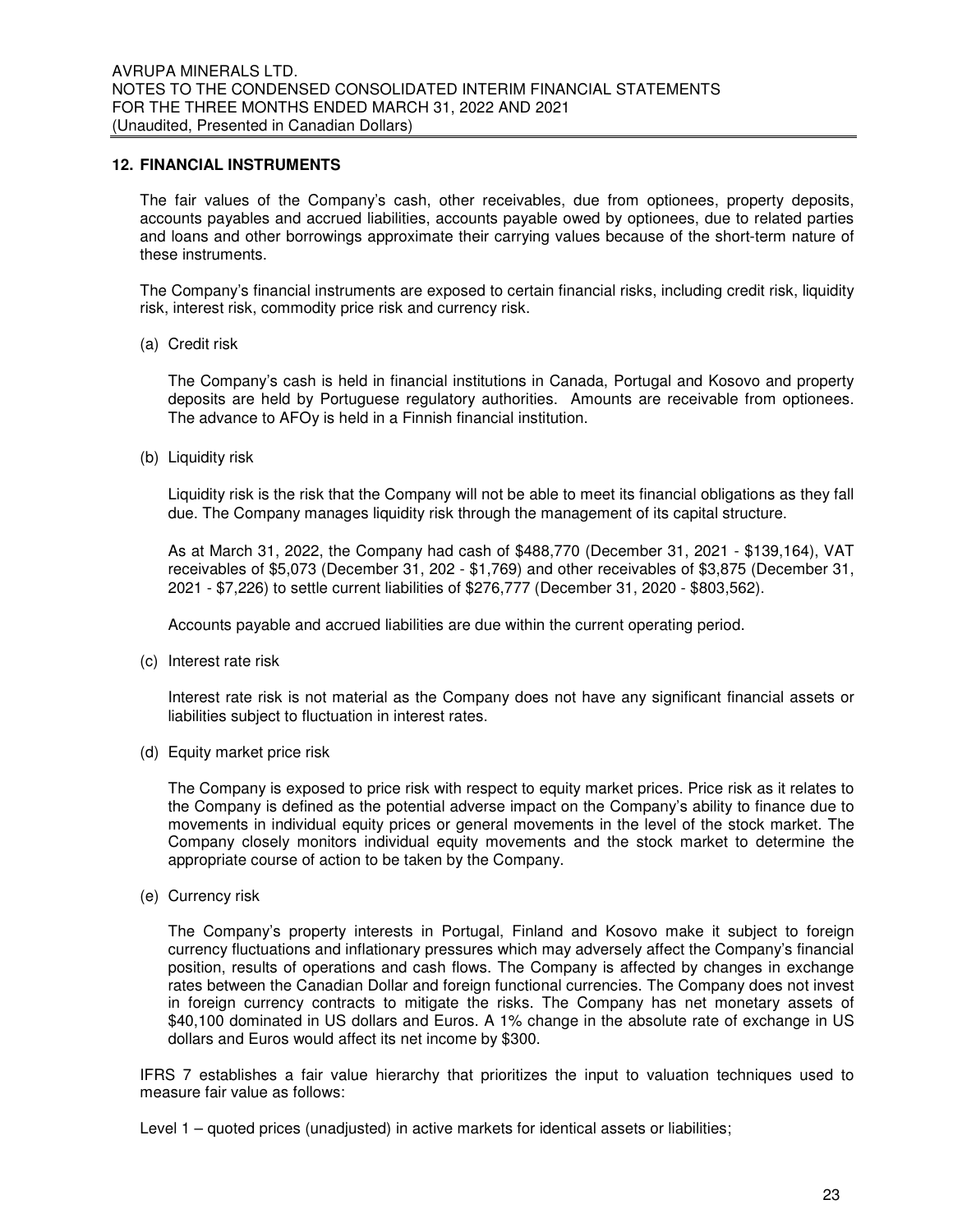#### **12. FINANCIAL INSTRUMENTS** (Continued)

Level 2 – inputs other than quoted prices included in Level 1 that are observable for the asset or liability, either directly (i.e., as prices) or indirectly (i.e., derived from prices); and

Level 3 – inputs for the asset or liability that are not based on observable market data (unobservable inputs).

The following table sets forth the Company's financial assets classified as subsequently measured at amortized cost as March 31, 2022 and December 31, 2021.

| As at March 31, 2022    | Level 1 |         |    |                          | Level 3 | Total                    |    |         |
|-------------------------|---------|---------|----|--------------------------|---------|--------------------------|----|---------|
| Assets:                 |         |         |    |                          |         |                          |    |         |
| Cash                    | \$      | 488,770 | \$ | $\overline{\phantom{0}}$ | \$      | ۰                        | \$ | 488,770 |
| Due from optionees      |         | 28,734  |    | $\overline{\phantom{0}}$ |         | $\overline{\phantom{a}}$ |    | 28,734  |
| Other receivables       |         | 3,875   |    | $\overline{\phantom{0}}$ |         | $\overline{\phantom{0}}$ |    | 3,875   |
| Property deposits       |         | 1,385   |    | -                        |         |                          |    | 1,385   |
|                         |         | 522,764 | \$ | $\overline{\phantom{0}}$ |         | $\overline{\phantom{0}}$ |    | 522,764 |
|                         |         |         |    |                          |         |                          |    |         |
| As at December 31, 2021 |         | Level 1 |    | <b>Level 2</b>           |         | Level 3                  |    | Total   |

| As at December 31, 2021 | Level 1       | Level 2                  |     | Level 3                  |     | Total   |
|-------------------------|---------------|--------------------------|-----|--------------------------|-----|---------|
| Assets:                 |               |                          |     |                          |     |         |
| Cash                    | \$<br>139,164 | $\sim$                   | -SS | $\overline{\phantom{a}}$ | \$. | 139,164 |
| Due from optionees      | 12,751        |                          |     |                          |     | 12.751  |
| Other receivables       | 7.226         | $\overline{\phantom{0}}$ |     | $\overline{\phantom{0}}$ |     | 7,226   |
| Property deposits       | 1.439         | $\overline{\phantom{0}}$ |     | $\overline{\phantom{a}}$ |     | 1,439   |
|                         | 160,580       | $\overline{\phantom{a}}$ |     | $\overline{\phantom{a}}$ |     | 160,580 |

The financial liabilities are classified as measured at amortized cost.

#### **13. SUPPLEMENTAL DISCLOSURE WITH RESPECT TO CASH FLOWS**

The non-cash transactions during the three months ended March 31, 2022 and 2021 were as follows:

• As at March 31, 2022, a total of \$Nil (2021 - \$392) in share issue costs were included in accounts payable and accrued liabilities and \$10,000 (2021 - \$74,550) were included in due to related parties.